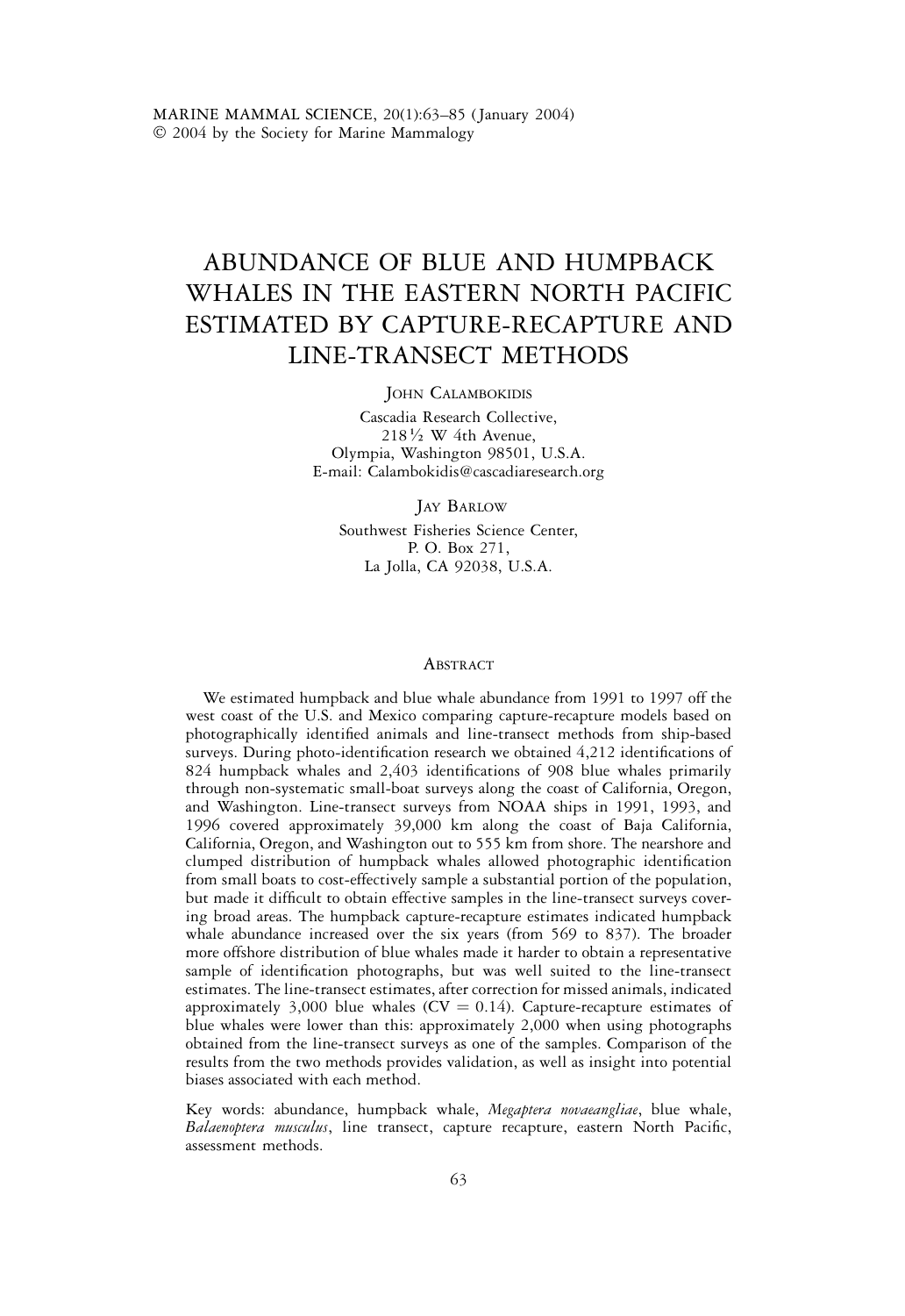Humpback whales (Megaptera novaeangliae) and blue whales (Balaenoptera musculus) were depleted in the eastern North Pacific due to commercial exploitation that continued until 1966 (Rice 1978, Clapham et al. 1997). Rough estimates of post-whaling populations of humpback and blue whales in the North Pacific were 1,600 and 1,400 (Gambell 1976), respectively, although the methods used for these estimates are uncertain and their reliability questionable. More recently the abundance of humpback and blue whales in the eastern North Pacific has been estimated using both line-transect and capture-recapture methods (Calambokidis et al. 1990a; Wade and Gerrodette 1993; Barlow 1994, 1995; Barlow and Gerrodette 1996).

Eastern North Pacific humpback whales are seen in the spring, summer and fall along the coast of California, Oregon, and Washington and are part of a distinct feeding aggregation with little interchange with feeding areas in British Columbia or Alaska (Calambokidis et al. 1996). This site fidelity to specific feeding grounds appears to be the result of whales returning to their mother's feeding area on their first migration and has been detected through significant differences in the maternally inherited mtDNA among humpback whales in North Pacific feeding grounds (Baker et al. 1990, 1994). Humpback whales that feed off California, Oregon, and Washington migrate seasonally to wintering grounds off Baja California, mainland Mexico, and Central America (Steiger et al. 1991, Calambokidis et al. 2000, Urban et al. 2000).

Blue whales in the eastern North Pacific appear to be separate from populations in the central and western North Pacific based on differences in call types (Stafford and Fox 1996; Stafford et al. 1999, 2001). These blue whales feed off California from May through November (Calambokidis et al. 1990b) and migrate to waters off Mexico and as far south as  $6^\circ N$  (the Costa Rica Dome, Wyrtki 1964) in winter and spring (Calambokidis et al. 1990b, Stafford et al. 1999, Mate et al. 1999). Blue whales are found year-round on the upwelling-enriched Costa Rica Dome (Reilly and Thayer 1990), and it is not known whether there are non-migratory elements of this population.

Capture-recapture (or mark-recapture) techniques using photographically identified individuals have been used increasingly to estimate the population size of humpback and other large whales (Hammond 1986). These techniques rely on the ability to uniquely identify and track individuals based on photographs of their natural markings including the pigmentation, scars, and ridging on the underside of the flukes of humpback whales (Katona et al. 1979, Darling and Jurasz 1983) and the pigmentation and markings on the right and left sides of blue whales (Sears 1987, Calambokidis et al. 1990b, Sears et al. 1990). Capture-recapture techniques have been used to estimate abundance of humpback whales in a number of areas (e.g., Darling and Morowitz 1986, Baker and Herman 1987, Hammond 1990, Katona and Beard 1990, Cerchio 1998, Smith et al. 1999, Urban et al. 1999) including those off California (Calambokidis et al. 1990a).

Ship line-transect methods (Buckland *et al.* 2001) have been used to estimate the abundance of whales in many studies, including minke whales in the Antarctic (Buckland 1987), fin whales in the North Atlantic (Buckland et al. 1992), and baleen whales in the North Pacific (Barlow 1995, Kishiro et al. 1997). Representative coverage is typically obtained using systematic transect lines that uniformly cover the study area. For marine mammals, diving can affect the probability of detecting trackline animals, and many of the recent developments in line-transect methodology have addressed the problem of trackline detection probability  $(e.g.,)$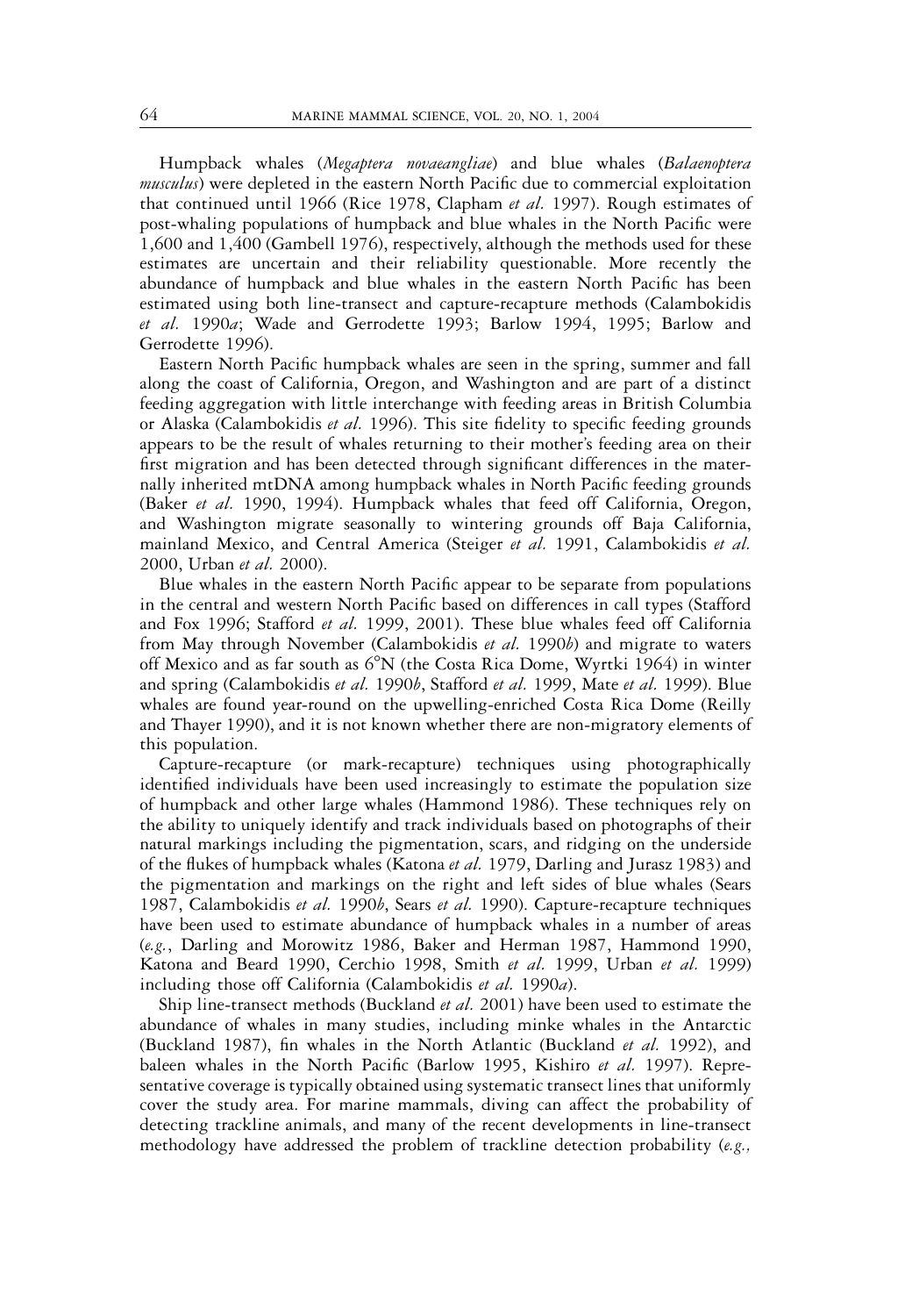Garner *et al.* 1999). Previously, line-transect methods have been used to estimate blue and humpback whale abundance in two studies in the eastern Pacific: Wade and Gerrodette (1993) estimated 1,400 (CV = 0.24) blue whales in the eastern tropical Pacific (primarily off Baja California, on the Costa Rica Dome, and south west of the Galapagos) in summer/fall of 1986–1990, and Barlow (1995) estimated 2,250 (CV = 0.38) blue whales and 626 (CV = 0.41) humpback whales off the coast of California in summer/fall of 1991.

We use both photo-identification and ship line-transect data collected along the coasts of Baja California, California, Oregon, and Washington to provide the first estimate of the abundance of blue and humpback whales in the eastern North Pacific populations. Capture-recapture sampling has taken place continuously from 1986 to present and large-scale ship surveys took place in 1979, 1980, 1991, 1993, and 1996. For comparability, we limit both samples to a common time period: 1991–1997. We compare the resulting estimates and the strengths and weaknesses of both methods.

## **METHODS**

## Photographic Identification

Photographic identification studies of humpback and blue whales were conducted during both systematic line-transect surveys based from NOAA ships (see below) and during more coastal dedicated photographic identification surveys made with small boats (mostly 5.3-m inflatable boats) operating daily from shore. The coastal photographic identification effort was supplemented by some identifications made opportunistically from other platforms such as whale-watch boats. Geographic coverage of the dedicated coastal surveys was selected to maximize success in finding whales and to provide a broad sample from coastal areas.

Identification photographs of humpback and blue whales were taken with 35-mm cameras equipped with 300-mm telephoto lenses and high-speed blackand-white film. If possible, the pigmentation patterns on both the right and left sides of blue whales were photographed and, when shown, the ventral surface of the flukes. For humpback whales, photographs were taken showing both pigmentation and scarring on the ventral surface of the flukes and the ridging pattern along the trailing edge of the flukes.

The best identification photographs of each individual encountered in a sighting were printed (2½ $\times$ 3½ in. for humpback whales and 2½ $\times$ 7 in. for blue whales). Comparison of photographs were made by at least two matchers, and all matches were verified by a second person. Photographs were rated for quality. Humpback and blue whale identification photographs were first compared internally for each year and then compared to catalogs of all humpback and blue whales previously identified along California–Washington. These catalogs consisted of 965 different humpback whales and 1,070 different blue whales identified primarily since 1986 and extending through 1997. Individual whales identified in each year that did not match past years and that were of suitable quality were assigned new identification numbers and added to the catalogs.

## Capture-recapture Estimates

Estimates of abundance were calculated using several capture-recapture models (Seber 1982, Hammond 1986). We used pairs of adjacent years taken from 1991 to 1997 for California, Oregon, and Washington to generate Petersen capture-recapture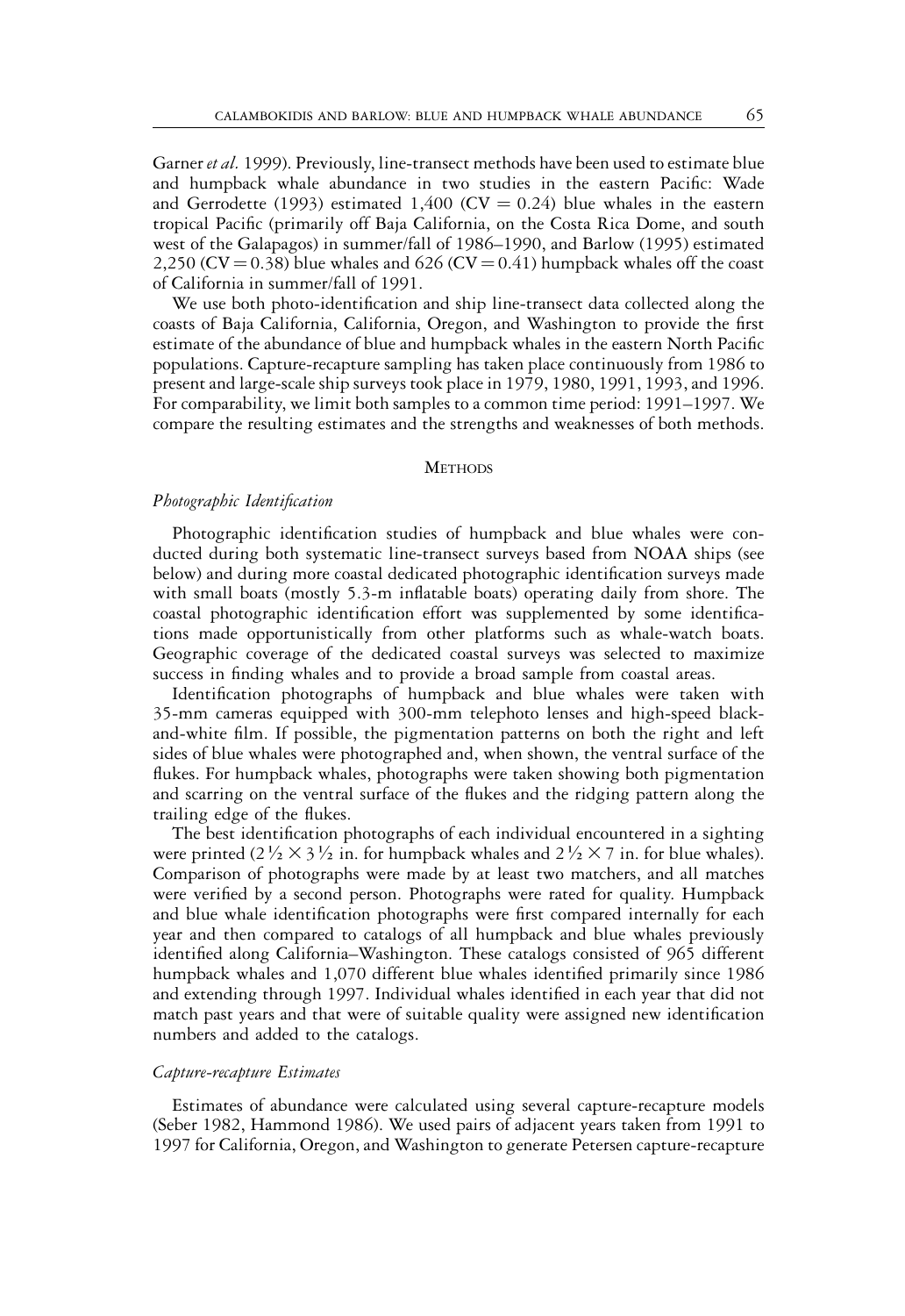estimates. The Chapman modification of the Petersen estimate (Seber 1982) was used because it was appropriate for sampling without replacement (Hammond 1986). Abundance estimates were also obtained using the Jolly-Seber multiyear models and the annual samples from 1991 to 1997.

In addition to annual samples, we also calculated Petersen capture-recapture estimates using samples stratified by type of survey. To avoid heterogeneity of capture probability due to geographic sampling bias, we compiled identifications from two 3-yr periods (1991–1993 and 1995–1997) that were obtained during systematic SWFSC surveys that uniformly covered coastal and offshore waters of Baja California, California, Oregon, and Washington. These were the same SWFSC surveys used for the line-transect abundance estimates. Identifications from these surveys, although fewer in number, provided a sample that was not biased geographically. These systematic samples were paired with the larger, but more geographically-biased sample obtained during the more extensive coast-based surveys for the same 3-yr periods.

We employed a new, more conservative method for calculating the variance of Petersen capture-recapture estimates based on the jackknife procedure (Efron 1982). Traditional estimates of variance from capture-recapture estimates may be biased downward because identifications are not independent events. Geographical clumping of animals often resulted in a concentration of sampling effort in these regions. Other aggregations of animals may have not been seen and not sampled. Although humpback whales often range widely along the coast of California, Oregon, and Washington during the season, animals show a preference to return to similar areas each year. To incorporate the variance introduced by this geographic clumping of whales and sample effort, a jackknife estimate of variance was calculated using entire regions as samples. Each sample was divided into five to nine subsamples based on regions and time period. To obtain similar sample sizes, some adjacent regions were pooled together and some areas of high coverage divided into subsamples by season. For capture-recapture calculations that were based on multiyear samples taken from different platforms (SWFSC vs. other), each platform was divided into five roughly equal subsamples based on year of sample and broad regions. Pseudo-values for generating the jackknife variance were calculated by excluding each sample from the estimate. Because the Petersen estimate is based on two samples, between 10 and 16 pseudovalues were calculated for each estimate.

Variance was calculated as:

$$
VAR = \frac{(n-1)}{n} \sum (P - P_i)^2
$$

from Efron (1982), where *n* is the number of estimates,  $P_i$  is each of the abundance estimates calculated by excluding one set of samples, and  $P$  is the abundance estimate using all data.

## Line-transect Field Methods

Surveys were conducted in 1991 (off California), in 1993 (off California and Baja California), and in 1996 (off California, Oregon, and Washington) using the same line-transect methods on two National Oceanographic and Atmospheric Administration (NOAA) research vessels: the 53-m McArthur (1991, 1993, and 1996) and the 52-m David Starr Jordan (1993 and 1996). Surveys were conducted between 17 July and 6 November, with dates varying slightly between years and vessels. Teams of three observers searched from the flying bridge deck of both vessels using line-transect methods (Hill and Barlow 1992, Mangels and Gerrodette 1994, Von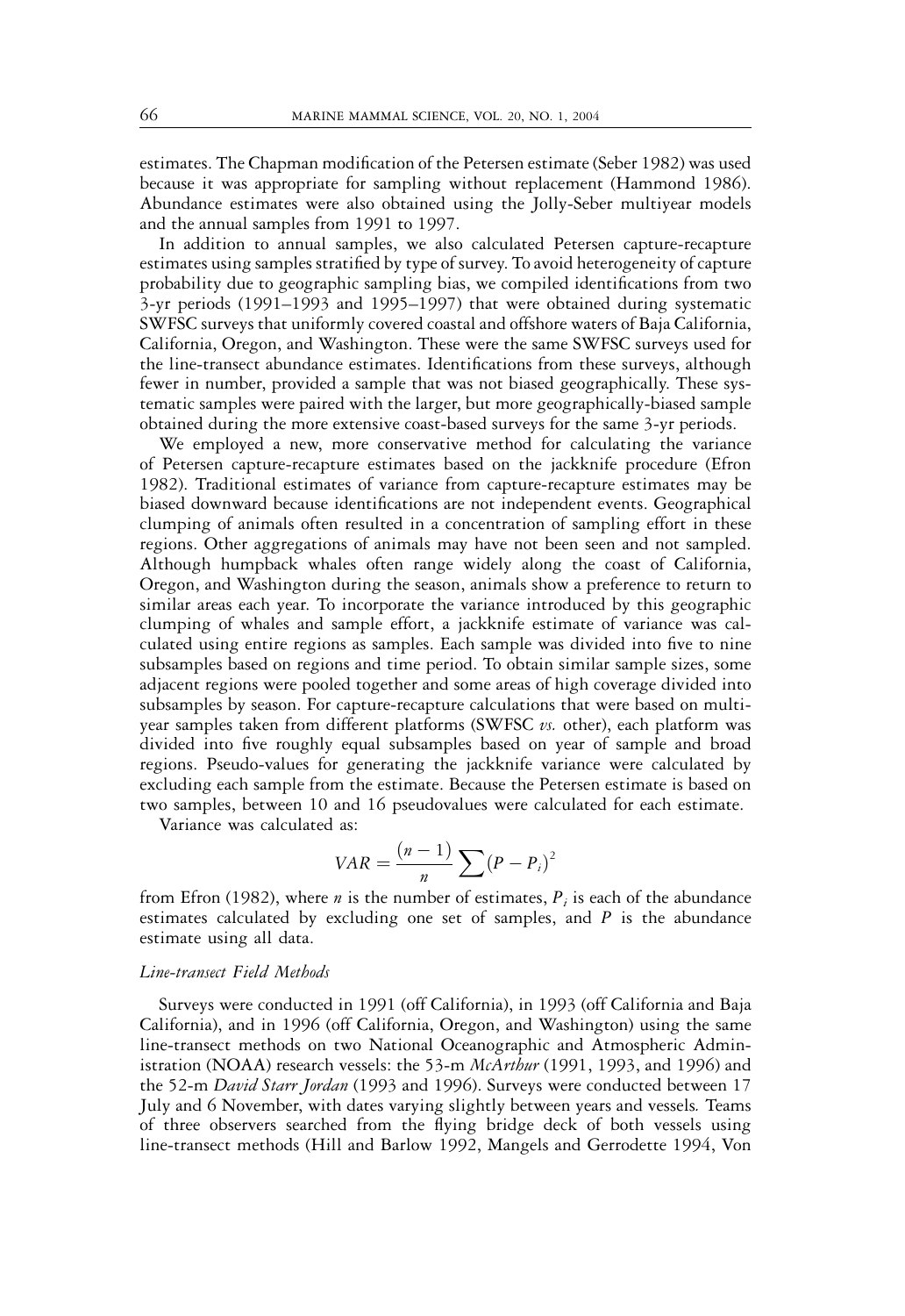Saunder and Barlow 1999). Two observers searched through  $25\times$  pedestal-mounted binoculars while the third observer searched with unaided eyes and a  $7\times$  hand-held binocular; observation height at eye level was approximately 10 m above the water's surface for both vessels. The third observer was also responsible for recording all data on searching effort and sightings on a lap-top computer. Often a fourth "independent" observer also searched with unaided eyes and a  $7\times$  binocular to detect groups that were missed by the three primary observers. During daylight hours, the ships traveled at approximately 18 km/h (10 kn) along a grid of predetermined tracklines that uniformly covered the region between the coast and approximately 555 km (300 nmi) from shore (Fig. 1, 2). At night, the vessels either remained in an area (to begin the next morning where effort was terminated the previous evening) or transited to a new point along the trackline.

When a cetacean was sighted within 5.5 km (3 nmi) of the transect line, searching effort was typically discontinued, and the ship was directed toward the sighted individual or group to determine the species and to estimate group size. In this ''closing mode,'' all observers aided in identifying species and made independent estimates of group size and the proportion of each species present in the group. Sometimes in closing mode, the ship did not end effort or divert from the trackline if observers believed that they could determine species present and obtain good estimates of group size without doing so. In a 1996 experiment approximately one third of the effort was conducted in ''passing mode,'' during which time the vessel did not end effort or divert from its course when cetaceans were seen. The fraction of unidentified sightings was much higher in passing mode (Barlow 1997), and observers reported that they were less able to accurately estimate group size or species proportions. For analyses presented here, data from closing and passing mode were pooled.

Each observer team included at least one expert in species identification. Species were recorded only when positively identified. For groups that could not be identified to the species level, observers recorded the lowest classification level of which they could be certain (e.g., "rorqual" or "large whale"). Observers were required to describe and draw all diagnostic features used to identify species.

## Line-transect Estimates

Cetacean abundance was estimated using line-transect methods (Buckland et al. 2001). The study area was divided into four geographic strata (Fig. 1): inshore waters off California  $(264,300 \text{ km}^2, \text{ corresponding to the aerial survey strata of})$ Forney and Barlow 1998), offshore waters off California (550,600 km<sup>2</sup>), waters off Oregon and Washington (324,000 km<sup>2</sup>), and waters west of Baja California  $(953,221 \text{ km}^2)$ . The Baja California and Oregon/Washington strata were required because survey coverage differed greatly in those areas compared to California (Table 1, Fig. 1); the inshore California stratum was added to allow future comparison with results from nearshore aerial surveys.

Observations included 185 sightings of blue whales, 81 sightings of humpback whales, and 109 sightings of whales that could not be identified to species but which were classified as either "unidentified rorqual," "unidentified large whale," or ''unidentified whale.'' The proportion of blue and humpback whales in this group was estimated by prorating the unidentified categories based on the relative proportions of identified whales. ''Unidentified rorquals'' were assumed to include blue, fin, sei, and Bryde's whales; ''unidentified large whales'' and ''unidentified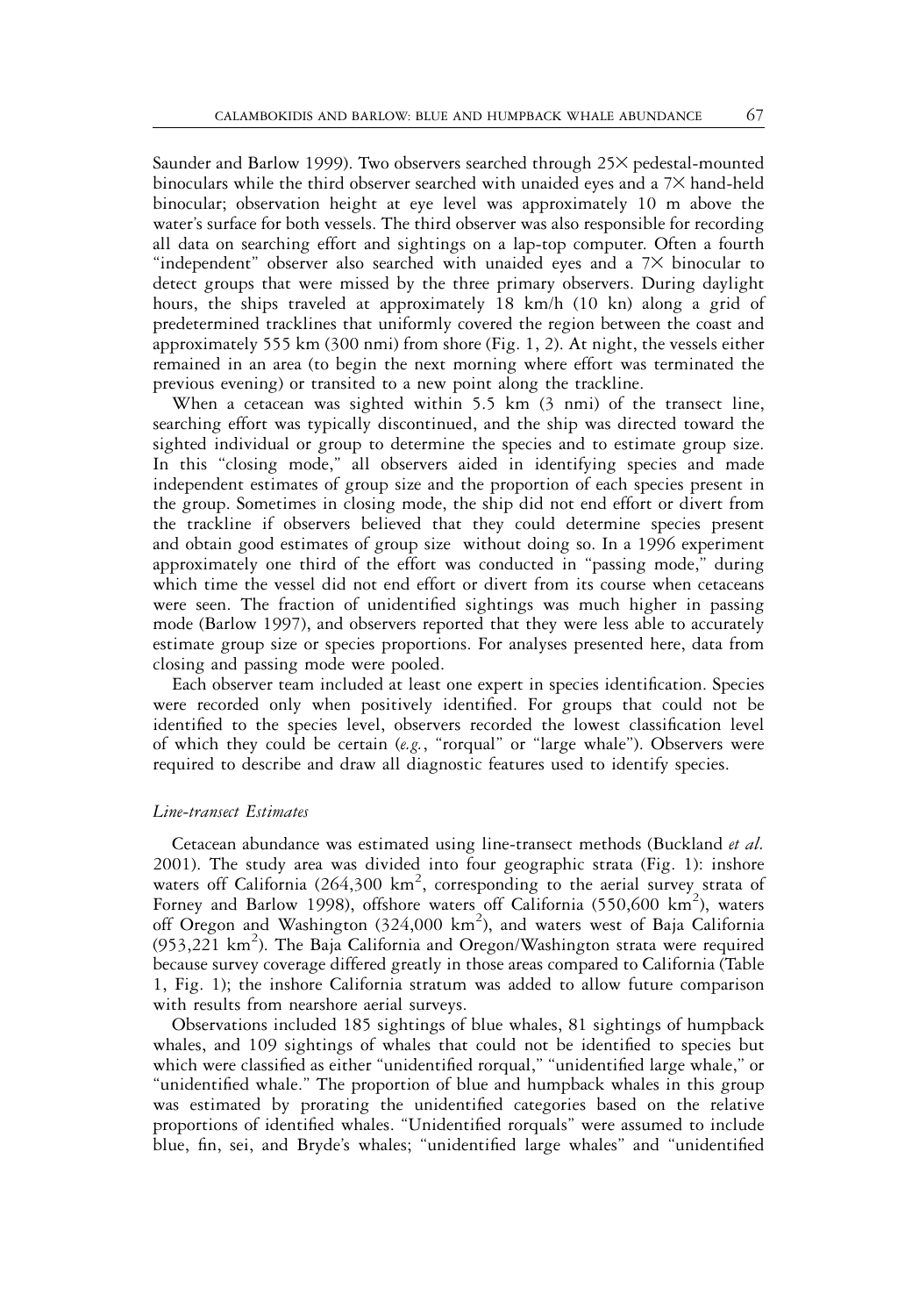

Figure 1. Line-transect survey lines and sightings of humpback whales, 1991–1996. Geographic strata include: (A) Oregon and Washington, (B) California Offshore, (C) California Inshore, and (D) Baja California.

whales'' were assumed to include these species plus humpback, right, gray, and sperm whales. The number of unidentified whales estimated to be species  $j$  within geographic region  $a$  and group size category  $i$  is therefore estimated as:

$$
u_{aij} = r_{ai} \cdot P_{raij} + w_{ai} \cdot P_{waij}
$$

where  $r =$  number of unidentified whales classified as "unidentified rorqual,"  $w =$ number of unidentified whales classified as ''unidentified large whale'' or ''unidentified whale," $P_r$  = proportion of rorqual sightings in which species j was identified, and  $P_w$  = proportion of large whale sightings in which species j was identified.

Various pooling and stratification schemes for  $f(0)$  were investigated including stratifications by group size, species, Beaufort sea state, and geographic region. A half-normal detection model was used to evaluate these approaches and, based on Akaike's Information Criterion (AIC), the best model was found to be stratification by estimated group size ( $\leq$ 1.5 and  $\geq$ 1.5), and pooling both species, all sea states (Beaufort 0–5), and all geographic regions. Therefore, the density,  $D_{\alpha ij}$ , for species j within geographic stratum  $a$  and group-size stratum  $i$  was estimated as

$$
D_{aij} = \frac{(n_{aij} + u_{aij}) \cdot S_{aij} \cdot f_i(0)}{2 \cdot L_a \cdot g(0)}
$$

where  $n =$  number of sightings identified as species j,  $u =$  prorated number of unidentified sightings estimated to belong to species *j*,  $S =$  mean group size,  $f(0)$  $=$  sighting probability density at zero perpendicular distance,  $L =$  length of transect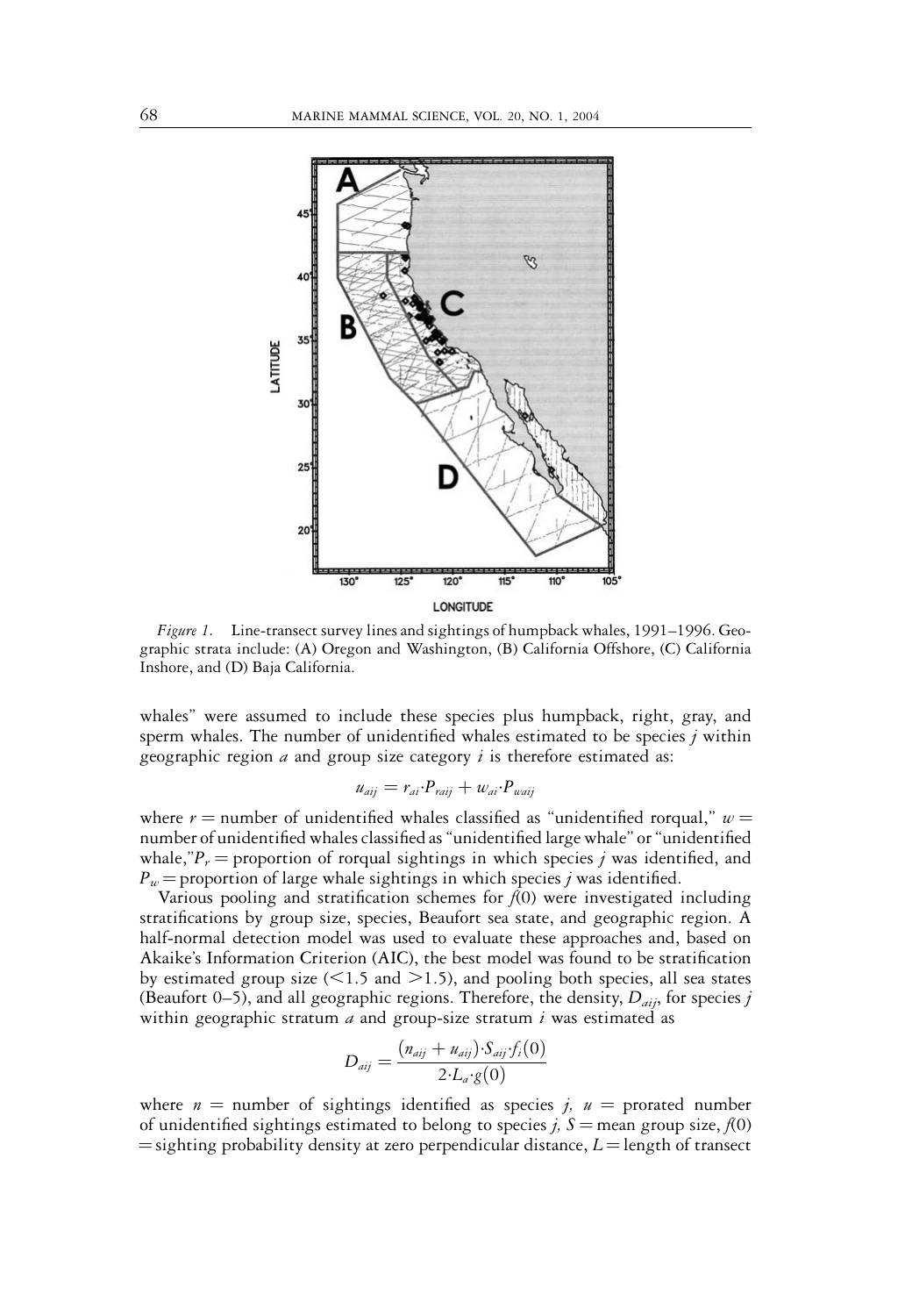

Figure 2. Line-transect survey lines and sightings of blue whales, 1991–1996. Geographic strata include: (A) Oregon and Washington, (B) California Offshore, (C) California Inshore, and (D) Baja California.

line completed, and  $g(0)$  = probability of seeing a group directly on the trackline. We estimated  $f(0)$  using options for hazard-rate and half-normal key functions, both with cosine adjustments, using the program DISTANCE 3.5 (Laake et al. 1994); based again on AIC, the best model was chosen to be a half-normal model with cosine adjustments. The distribution of perpendicular sighting distance for the various unidentified categories of whales was not significantly different from that of identified humpback and blue whales (K/S test,  $P = 0.07$ ,  $n = 111/266$ , respectively), and these sightings were not used in estimation of  $f(0)$  or mean group size. A truncation distance of 5.5 km (3.0 nmi) was used to eliminate the 5% of most distant sightings and to improve the fit of the detection function near the origin. Trackline detection probability  $[g(0)]$  for blue and humpback whales was estimated from independent observer data using the method of Barlow (1995). This method uses a conditionally independent observer who searches for whales that are missed by the primary observation team. Due to low number of sightings detected only by the independent observers ( $n=13$ ), the estimate of  $g(0)$  was not stratified by group size.

The total abundance for species j in area a,  $(N_{ai})$ , was estimated as the sum of the densities in all s strata times the size of the study area,  $A_a$ ,

$$
N_{aj}=A_a\sum_{i=1}^sD_{aij}.
$$

The coefficients of variation (CV) for abundance were estimated as the square root of the sum of the squared CVs of  $f(0)$ ,  $g(0)$ , and the encounter rate  $(n \cdot S/L)$ . The CV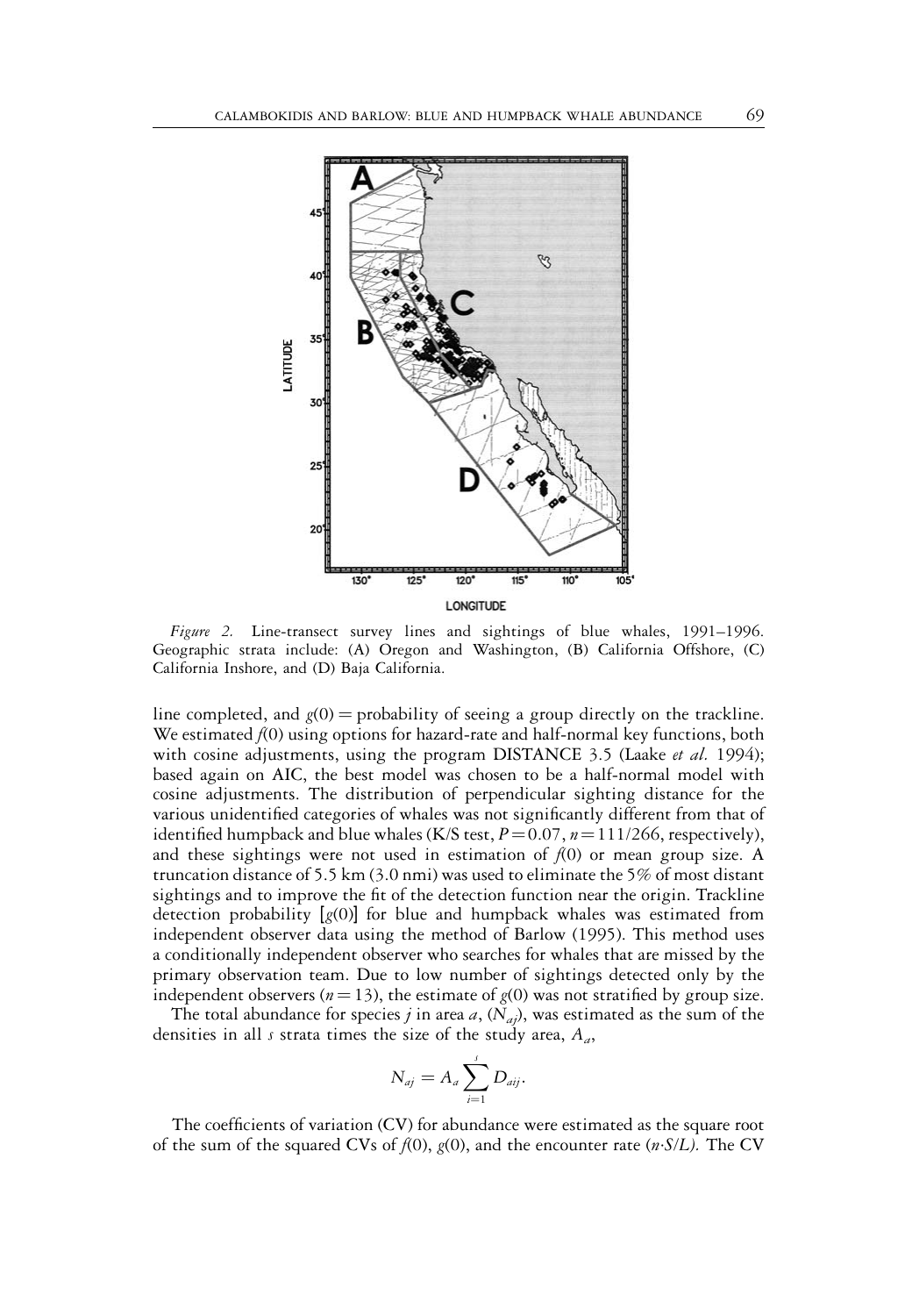|             | $A(km^2)$ | $L$ (km) | Proportional coverage L/A |
|-------------|-----------|----------|---------------------------|
| CA inshore  | 261,730   | 9,212    | 0.035                     |
| CA offshore | 557,100   | 17,814   | 0.032                     |
| OR/WA       | 323,734   | 4,362    | 0.013                     |
| Baja        | 953,221   | 7,527    | 0.008                     |
| Total       | 2,095,785 | 38,915   | 0.019                     |

Table 1. Area (A) and length of transect lines (L) in each of the geographic stratum. Proportional coverage is given as an index of survey effort in each stratum.

of the encounter rate was estimated empirically by breaking the transects into 300 km segments and calculating the standard error among segments (Buckland et al. 2001, p. 109). The CV of  $f(0)$  was estimated by the program DISTANCE using an information matrix approach. The CV of  $g(0)$  was estimated using an analytical formula (Barlow 1995).

## **RESULTS**

## Capture-recapture Estimates for Humpback Whales

Most of the directed and systematic identification photographs of humpback whales were taken within 30 nmi of the coast (Fig. 3). Abundances of humpback whales based on the two-sample Petersen estimate ranged from 569 to 914 (Table 2). Estimates were generally very consistent and showed a steady increase from the lowest estimate based on the 1991 and 1992 samples to the highest estimates based on the samples through 1997. The two estimates utilizing the systematic and coastal samples pooled over three seasons provided estimates that were only slightly higher than the interyear comparisons for the same periods. Slightly higher estimates would be expected from the comparisons using the systematic samples because we pooled three seasons of data resulting in a larger violation of population closure (due to natality and mortality) than the interyear samples. The similarity of the two types of estimates indicates any additional downward bias to the interyear samples from all vessels due to heterogeneity of capture probability (due to geographic sampling bias) must have been very small or non-existent.

Abundance results for humpback whales using the open population Jolly-Seber capture-recapture model using all seven annual samples from 1991 to 1997 (Table 3) yielded similar results to the Petersen estimates. The five abundance estimates (this procedure does not yield an estimate for the first and last year) ranged from 552 in 1992 to 795 in 1996. The model also estimated an average annual survival rate of 0.96 and an average estimated addition of 85 animals annually (from births or immigration).

## Capture-recapture Estimates for Blue Whales

Most of the identification photographs of blue whales from the coast-based efforts were within 30 nmi of the coast, but photographic samples from the systematic surveys were more widely distributed both coastally and out to about 200 nmi offshore (Fig. 4). Blue whale abundances calculated using Petersen capture-recapture procedures were more sensitive to sample selection (Table 4) than were humpback abundances. Estimates based on pairs of adjacent years obtained from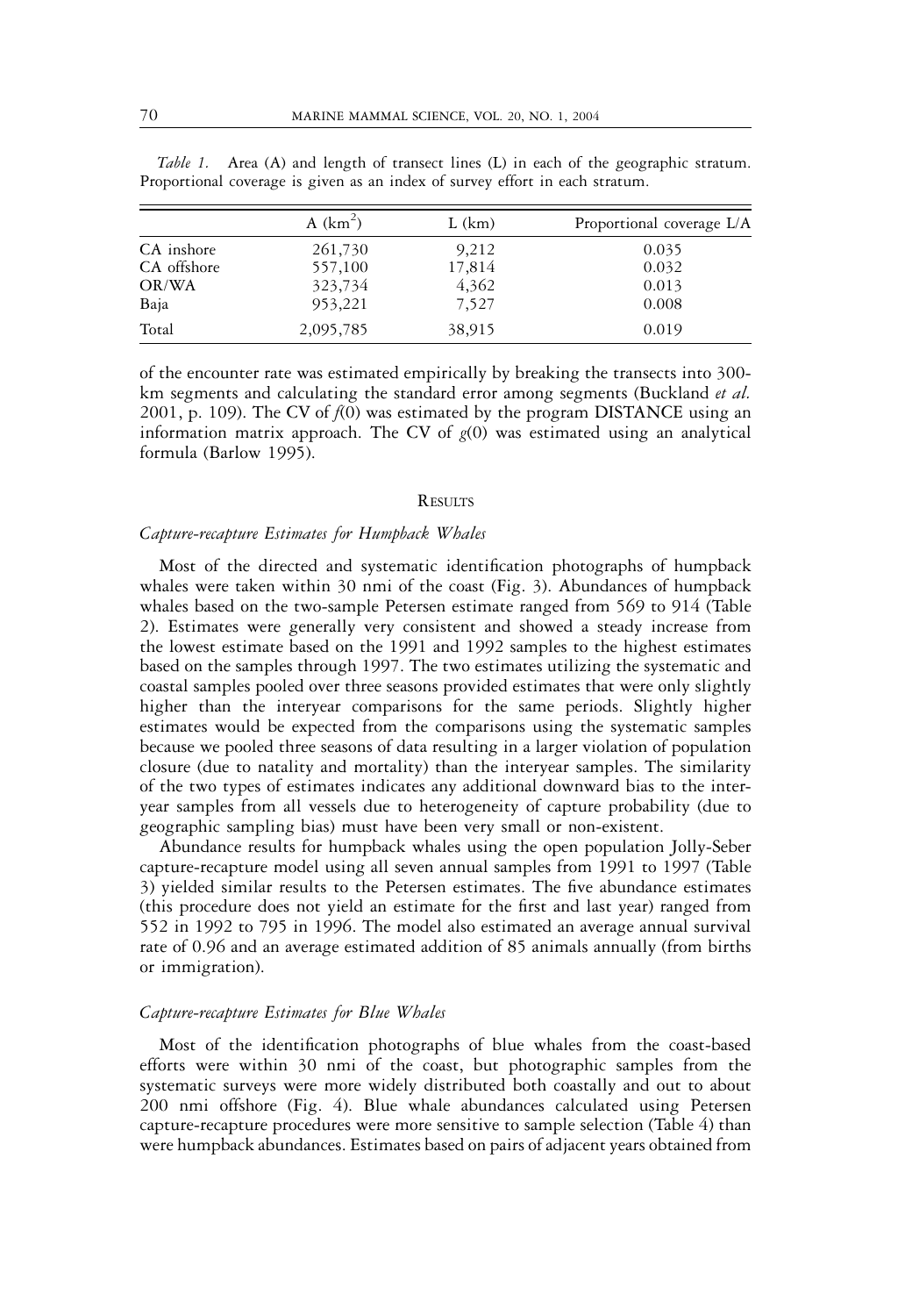

Figure 3. (A) Locations where humpback whales were identified photographically during opportunistic small boat surveys. (B) Locations where humpback whales were identified photographically during systematic surveys.

all platforms yielded highly variable abundances of from 658 to 1,502 (Table 4). Similarly, estimates using the Jolly-Seber model yielded highly variable abundances ranging from 525 to 1,244 (Table 5). These estimates appear unreasonably low since many are even below the 923 different individuals identified in the study from 1991 to 1997. Estimates based on pooled three-year periods with one sample from the systematic surveys that covered both coastal and offshore waters yielded more consistent and realistic estimates of abundance ranging from 1,167 to 2,357(Table 4).

Restriction of samples to only the better quality photographs (to reduce the chances of missed matches) did not dramatically change the estimates using pooled years although the smaller sample size resulted in a higher CV (Table 4). Restricting the sample from all to good quality photographs resulted only in two of the four estimates decreasing slightly and two others remaining virtually unchanged. Going from good to best quality photographs left only two unchanged and raised or lowered one each. The lack of a consistent decrease in estimates when restricted by quality suggests that missed matches is not a major source of bias in these estimates and elimination of this potential bias through restriction to higher-quality photographs is not worth the resulting higher variance to the estimates.

# Line-transect Abundance Estimates

Surveys covered approximately 39,000 km in total, but were stratified with more concentrated effort in the California Inshore than the Offshore stratum (Table 1). The Baja stratum received the lowest level of coverage. Virtually all of the humpback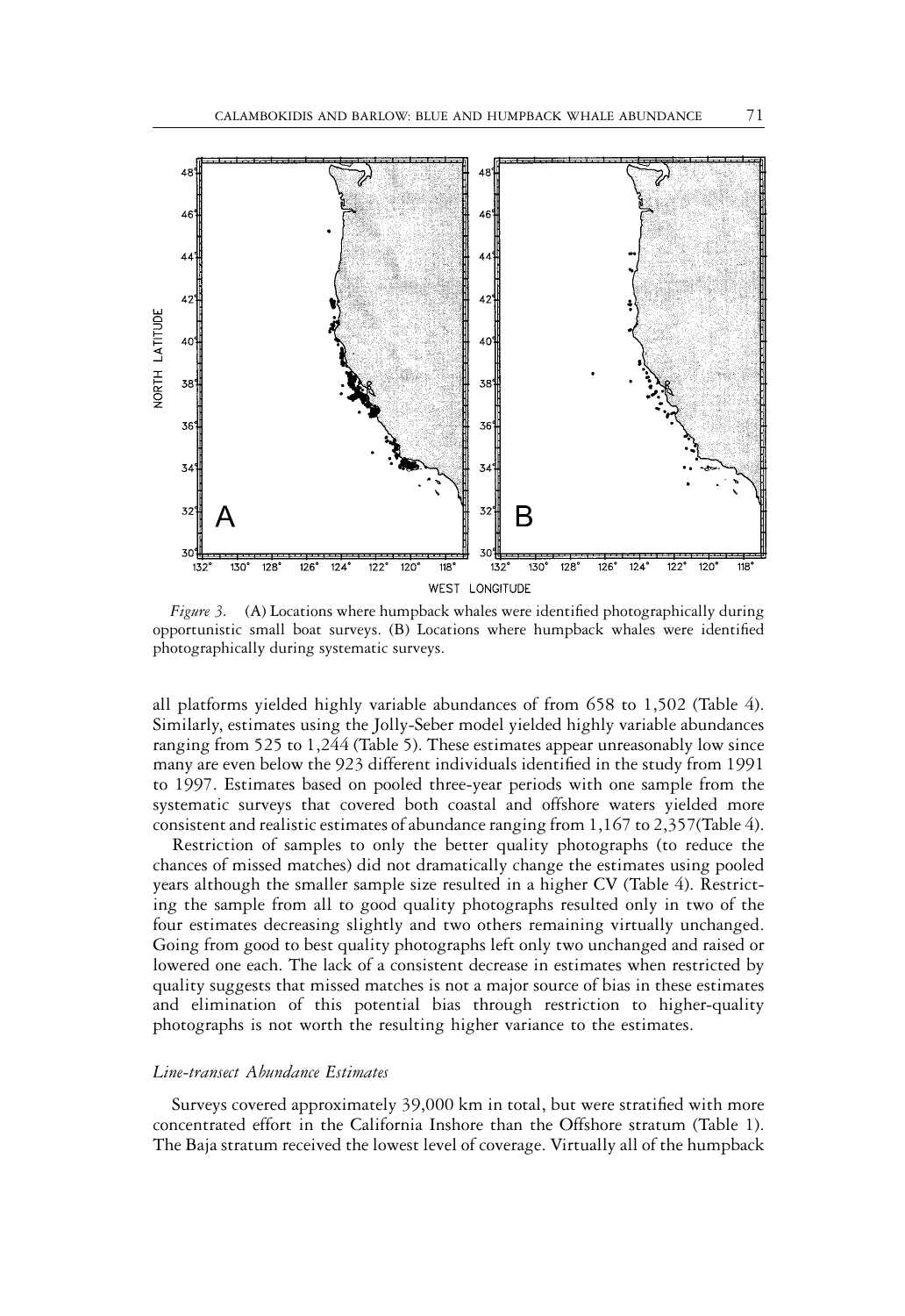| procedure based on subsamples described in Methods (CV2). |                   |               |                            |                  |                                                              |                |                            |                                   |                    |                                                               |      |
|-----------------------------------------------------------|-------------------|---------------|----------------------------|------------------|--------------------------------------------------------------|----------------|----------------------------|-----------------------------------|--------------------|---------------------------------------------------------------|------|
|                                                           |                   | Sample 1      |                            |                  |                                                              | Sample 2       |                            |                                   | Abundance          |                                                               |      |
| Period                                                    | Type $\&$<br>year |               | Subsamples Identifications | $\boldsymbol{z}$ | Type &<br>year                                               |                | Subsamples Identifications | Ξ<br>$\boldsymbol{z}$             |                    | Estimate CV1 CV2                                              |      |
| Annual samples using all data                             |                   |               |                            |                  |                                                              |                |                            |                                   |                    |                                                               |      |
| 1991-1992                                                 | All 1991          |               |                            |                  |                                                              |                |                            | 188                               |                    |                                                               |      |
| 1992-1993                                                 | All 1992          |               | 683<br>0234654             |                  | 269 All 1992<br>398 All 1993<br>254 All 1994<br>244 All 1995 |                | 0226482<br>0246648         | 8<br>8 5 4 5 5 7<br>8 8 7 9 8 9 9 | 5823555<br>5878555 | 8<br>8<br>8<br>8<br>8<br>8<br>8<br>8<br>8<br>8<br>8<br>8<br>8 |      |
| 1993-1994                                                 | All 1993          |               |                            |                  |                                                              |                |                            | 173                               |                    |                                                               |      |
| 1994-1995                                                 | All 1994          |               |                            |                  |                                                              |                |                            | 1001                              |                    |                                                               |      |
| 1995-1996                                                 | All 1995          | $\sim$ $\sim$ |                            | 331              | All 1996                                                     |                |                            |                                   |                    |                                                               |      |
| 1996-1997                                                 | All 1996          |               |                            | 331              | All 1997                                                     |                |                            | 104                               |                    |                                                               |      |
| Pooled years using survey<br>type as samples              |                   |               |                            |                  |                                                              |                |                            |                                   |                    |                                                               |      |
| 1991-93                                                   | Systematic        |               | 87                         |                  | 68 Coastal                                                   | $\overline{2}$ |                            |                                   | 57                 |                                                               | 0.07 |
| 1995-97                                                   | Systematic        |               | $\overline{5}$             |                  | 75 Coastal                                                   | 급              | 2116                       | 523                               | 622<br>914<br>49   | $0.05$<br>0.08                                                | 0.13 |

defined as either adjacent annual samples or types of surveys (systematic vs. coastal) during pooled years. For each sample we give the number of Estimates of humpback whale abundance off California, Oregon, and Washington, using Petersen mark-recapture estimates with samples identification photographs, the number of unique identified whales (n), the number of subsamples used in the jackknife variance estimate, the number defined as either adjacent annual samples or types of surveys (systematic vs. coastal) during pooled years. For each sample we give the number of identification photographs, the number of unique identified whales (n), the number of subsamples used in the jackknife variance estimate, the number Table 2. Estimates of humpback whale abundance off California, Oregon, and Washington, using Petersen mark-recapture estimates with samples Table 2.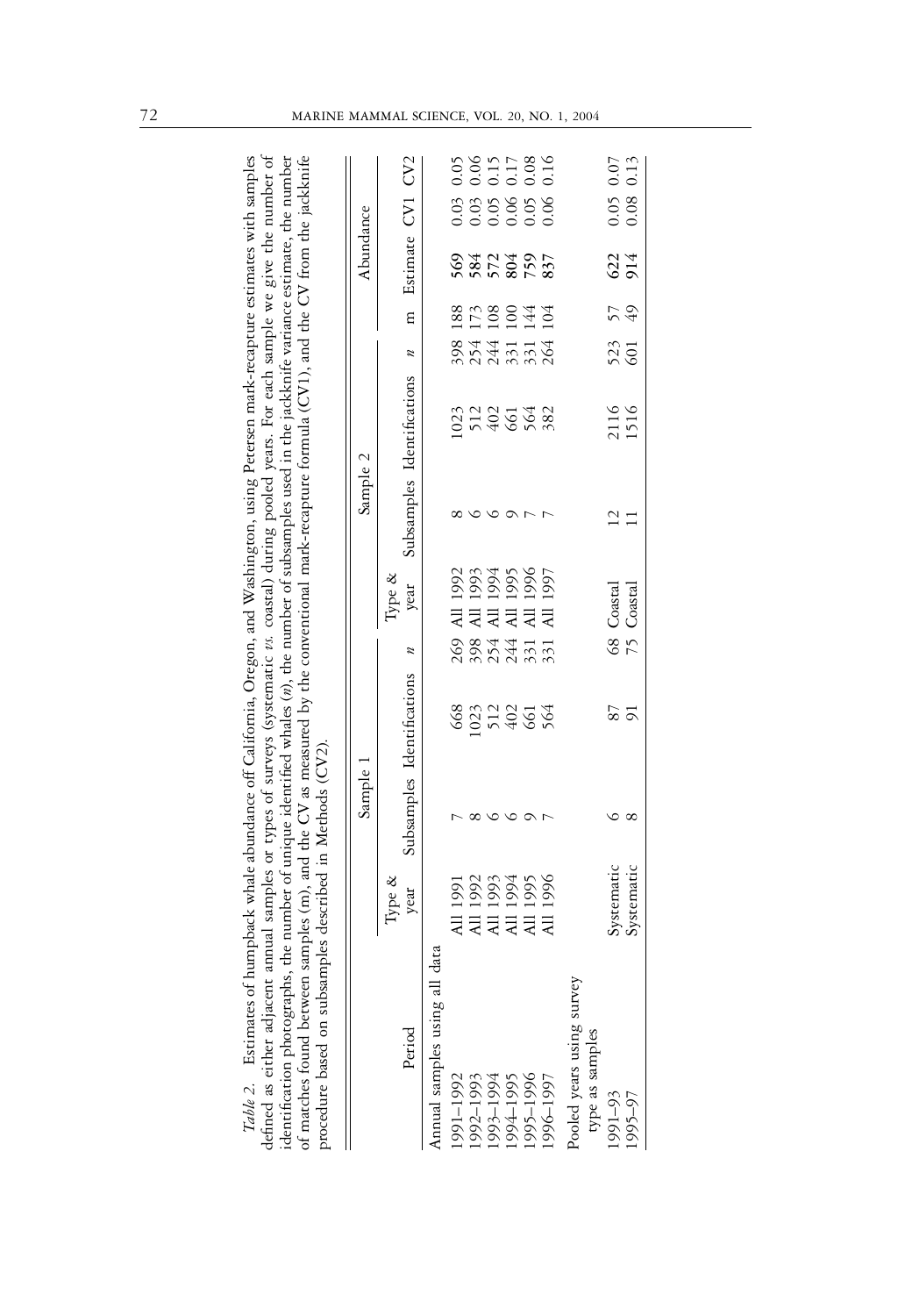| Year | IDs | Prev.<br>IDs | r        | $\boldsymbol{z}$ | Survival<br>rate | Births | Marked<br>available | Population<br>estimate | CV   |
|------|-----|--------------|----------|------------------|------------------|--------|---------------------|------------------------|------|
| 1991 | 269 | $\theta$     | 249      | $\theta$         | 0.97             |        |                     |                        |      |
| 1992 | 398 | 188          | 331      | 61               | 0.92             | 48     | 261                 | 552                    | 0.03 |
| 1993 | 254 | 198          | 209      | 194              | 0.98             | 84     | 434                 | 556                    | 0.03 |
| 1994 | 244 | 186          | 180      | 217              | 0.96             | 144    | 480                 | 629                    | 0.04 |
| 1995 | 331 | 228          | 195      | 169              | 0.98             | 63     | 514                 | 746                    | 0.05 |
| 1996 | 331 | 252          | 104      | 112              |                  |        | 606                 | 795                    | 0.07 |
| 1997 | 264 | 216          | $\theta$ | $\theta$         |                  |        |                     |                        |      |
| Mean | 299 | 181          | 181      | 108              | 0.96             | 85     | 459                 | 656                    |      |
| SD.  | 56  | 83           | 106      | 90               | 0.02             | 42     | 127                 | 111                    |      |

Table 3. Humpback whale model parameters and population estimates from Jolly-Seber mark-recapture method using California, Oregon, and Washington (not including WA/BC border) for 1991–1997. Parameters are as described by Seber (1982).

whales were seen in the California Inshore stratum (Fig. 1); whereas blue whales were found in each of the three southern geographic strata (Fig. 2). The half-normal detection function with one cosine adjustment term was chosen as the best fit to groups of less than 1.5 individuals, and the half-normal detection function was chosen as the best fit to groups greater than 1.5 (Fig. 5). As expected, effective strip width  $[1/f(0)]$  was wider for sightings of multiple animals (3.20 km) than for sightings of singletons (2.18 km) and was narrower for sightings by the Independent Observers (1.9 km). Humpback whales were found in slightly larger groups, on average, but for both species, most groups included three or fewer whales. Accounting for missed trackline whales  $[g(0)]$  added approximately 10% to the uncorrected abundance estimates of each species. Prorating the unidentified whale sightings further increased the estimates by approximately 30% for blue whales and by approximately 9% for humpback whales. With both correction factors, humpback whale abundance in the study area in summer/fall is approximately 1,000 ( $CV = 0.20$ ) (Table 6) and blue whale abundance is approximately 3,000 (CV)  $= 0.14$ ) (Table 7).

## **DISCUSSION**

# Population Closure

Before comparing the above capture-recapture and line-transect abundance estimates, we first needed to consider whether they are measuring the same thing. The case for closed and comparable population estimates is clearest for humpback whales. During the line-transect surveys, only two humpback whales were seen south of California (both in the Gulf of California, Fig. 1). Although some humpback whales might be migrating southward before the end of the line-transect surveys (in early November), none were seen off Baja California in October or November. Photographic identification data show a clear separation between the humpback whales that feed from California to southern Washington and those that feed off British Columbia and Alaska (Calambokidis et al. 1996). Because our surveys covered this entire area from California to Washington, we conclude that the vast majority of humpback whales in this population would be expected to be within our study area.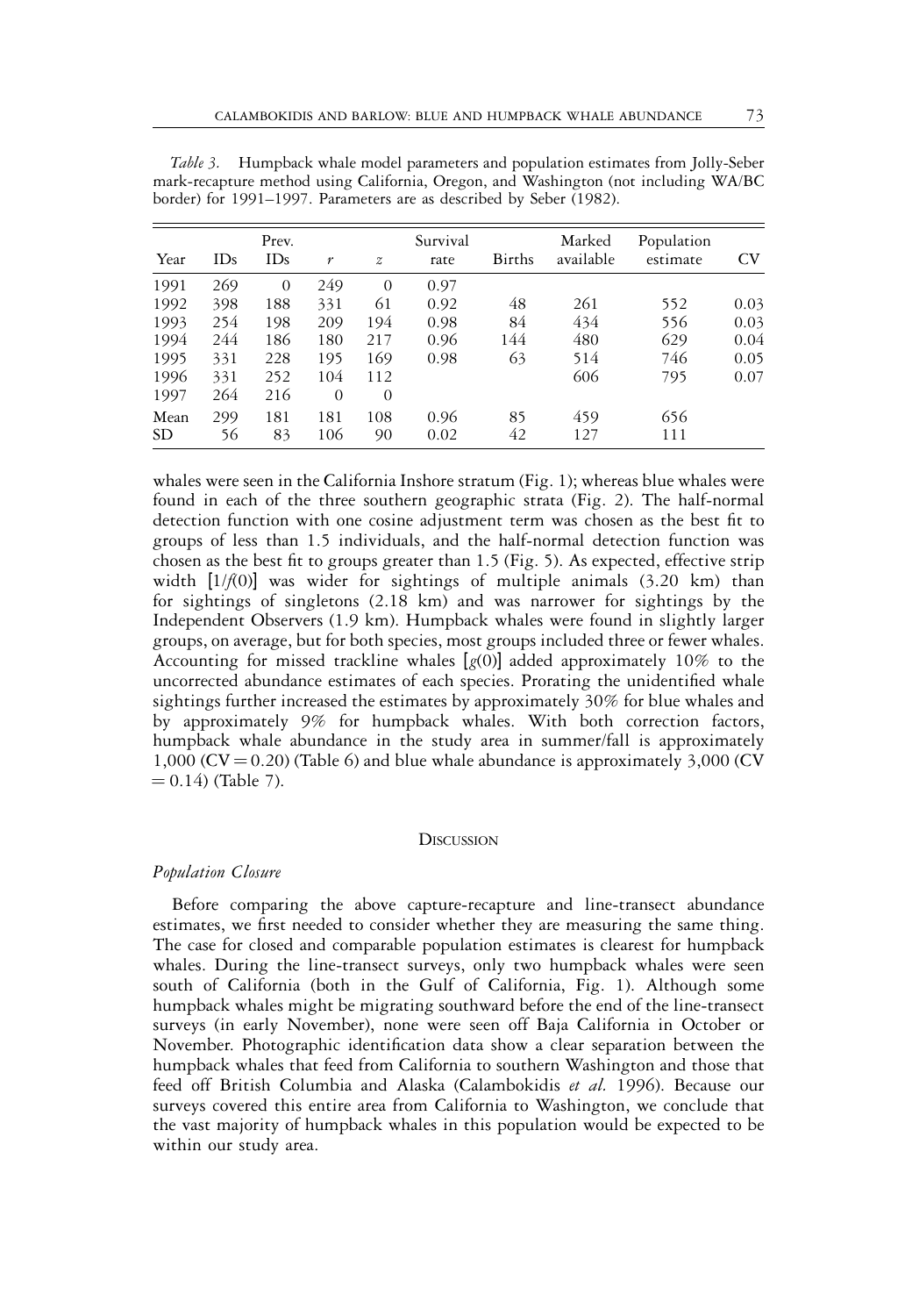

Figure 4. (A) Locations where blue whales were identified photographically during opportunistic small boat surveys. (B) Locations where blue whales were identified photographically during systematic surveys.

The case for a closed population estimate is less clear for blue whales. Although there is a northward hiatus in blue whale distribution (Fig. 2), to the south, blue whales are known to occupy the areas of the Eastern Tropical Pacific, particularly the Costa Rica Dome on a year-round basis (Reilly and Thayer 1990). While identified blue whales have been documented moving between California in summer/fall and the Costa Rica Dome in winter/spring, no matches have been found with those animals in the Eastern Tropical Pacific in summer (10 identifications, Southwest Fisheries Science Center and Cascadia Research, unpublished data). Vocalizations recorded on the Costa Rica Dome in summer/fall, however, link these animals to the eastern North Pacific population and showed an increase between August and November (Stafford et al. 1999). Two of eight blue whales that were satellite-tagged in southern California in late September or early October were located south of our line-transect study area by early November (Mate et al. 1999). With blue whales, the greatest unknown is whether their year-round residency on the Costa Rica Dome is indicative of a distinct, non-migratory population segment or whether some individuals may choose not to migrate every year. If the former is true, both of our methods would measure the abundance of the segment of the population that migrates to the waters off California and Mexico; if the latter is true, the capture-recapture method would measure the entire population, but the line-transect method would only measure the average number of individuals that migrate northward in a given year.

## Capture-recapture Abundance Estimates

A key assumption of most capture-recapture procedures is that all animals have an equal probability of being captured. Photographic identification of cetaceans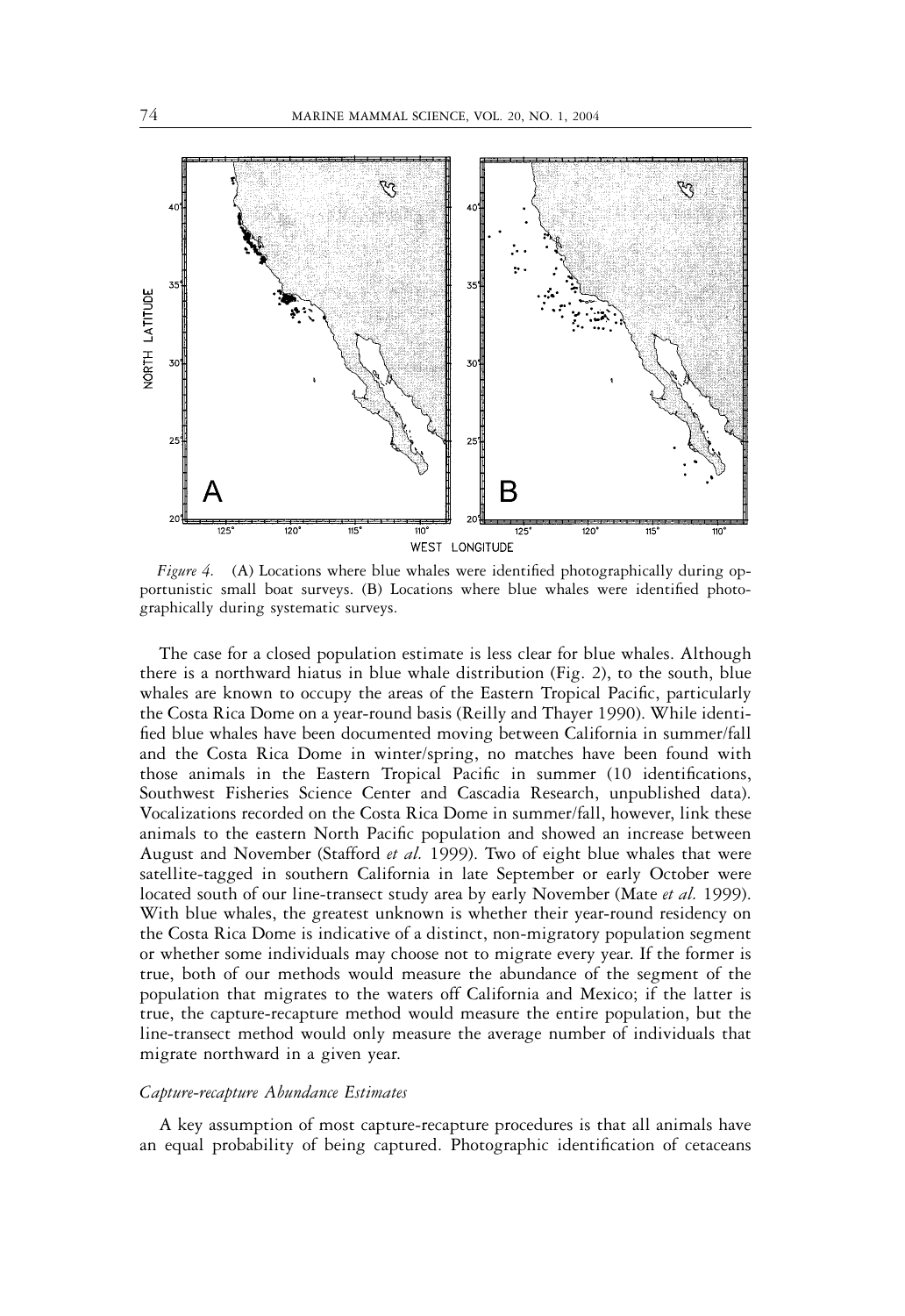| Petersen mark-recapture estimates for blue whales off California and west coast of Baja California, Mexico, with samples | years or types of surveys (systematic vs. coastal) in pooled years. For each sample, the number of unique identified whales in | nd the number of matches or recaptures (m) are indicated. Coefficients of variation (CV1 and CV2) are based on analytical | spectively). Number of subsamples in jackknife was 17 for pooled years and 12-14 for the combination of annual samples. |
|--------------------------------------------------------------------------------------------------------------------------|--------------------------------------------------------------------------------------------------------------------------------|---------------------------------------------------------------------------------------------------------------------------|-------------------------------------------------------------------------------------------------------------------------|
|                                                                                                                          |                                                                                                                                |                                                                                                                           |                                                                                                                         |
|                                                                                                                          |                                                                                                                                |                                                                                                                           |                                                                                                                         |
|                                                                                                                          |                                                                                                                                |                                                                                                                           |                                                                                                                         |
|                                                                                                                          |                                                                                                                                |                                                                                                                           |                                                                                                                         |
|                                                                                                                          |                                                                                                                                |                                                                                                                           |                                                                                                                         |
|                                                                                                                          |                                                                                                                                |                                                                                                                           |                                                                                                                         |
| ummarv of                                                                                                                |                                                                                                                                |                                                                                                                           |                                                                                                                         |
|                                                                                                                          | lefined as either adjacent                                                                                                     |                                                                                                                           | e and jackknife (res.                                                                                                   |
|                                                                                                                          |                                                                                                                                | each sample $(n1$ and $n2)$ are                                                                                           |                                                                                                                         |

|                                                                                                                                 |                         |         |              | Left sides                           |                                  |                            |                         |          |                 | Right sides                               |                                  |                                                | eft/Righ                                  |
|---------------------------------------------------------------------------------------------------------------------------------|-------------------------|---------|--------------|--------------------------------------|----------------------------------|----------------------------|-------------------------|----------|-----------------|-------------------------------------------|----------------------------------|------------------------------------------------|-------------------------------------------|
| used<br>Samples                                                                                                                 | $\overline{\mathbf{a}}$ | n2      | $\mathbf{g}$ | Pop. est.                            | CV <sub>1</sub>                  | CV <sub>2</sub>            | $\overline{\mathbf{a}}$ | $\Omega$ | Ξ               | Pop. est.                                 | 51<br>51                         | CV2                                            | mean                                      |
| type as samples<br>Pooled years using survey                                                                                    |                         |         |              |                                      |                                  |                            |                         |          |                 |                                           |                                  |                                                |                                           |
| 991-1993 all qualities                                                                                                          |                         |         |              |                                      |                                  |                            |                         |          |                 |                                           |                                  |                                                |                                           |
|                                                                                                                                 | ひとひはうな                  | 275922  |              | 2,024<br>0,050,034<br>1,794<br>1,794 | 0.3800042                        | 87<br>140077<br>1970       | <b>766353</b>           |          |                 |                                           | 888853<br>888853                 | 2743282<br>2743282                             |                                           |
|                                                                                                                                 |                         |         |              |                                      |                                  |                            |                         |          |                 |                                           |                                  |                                                |                                           |
|                                                                                                                                 |                         |         |              |                                      |                                  |                            |                         |          |                 |                                           |                                  |                                                |                                           |
|                                                                                                                                 |                         |         | $\sim$ 0     |                                      |                                  |                            |                         |          | $\sim$ 0 $\sim$ |                                           |                                  |                                                |                                           |
| 1991–1993 good quality<br>1991–1993 best quality<br>1995–1997 all qualities<br>1995–1997 good quality<br>1995–1997 best quality |                         |         |              |                                      |                                  |                            |                         | 2252322  |                 | 1,976<br>2,031<br>2,357<br>1,583<br>1,167 |                                  |                                                | 2,000<br>1,971<br>1,756<br>1,480<br>1,480 |
| types (all quality)<br>Annual samples using all                                                                                 |                         |         |              |                                      |                                  |                            |                         |          |                 |                                           |                                  |                                                |                                           |
| 991-1992                                                                                                                        |                         |         |              |                                      |                                  |                            |                         |          |                 |                                           |                                  |                                                |                                           |
|                                                                                                                                 |                         |         |              |                                      |                                  |                            |                         |          |                 |                                           |                                  |                                                |                                           |
| 1992–1993<br>1993–1994<br>1994–1995                                                                                             | 533975                  | 3097534 | りタリひは2       | 701<br>658<br>688<br>1,101<br>988    | 17138<br>0.120<br>0.116<br>0.117 | 44<br>0.28<br>0.20<br>0.34 | 2386024                 | 2889249  | 222238          | وي نور نور<br>1983ء کو                    | 0.146<br>0.146<br>0.0.15<br>0.15 | $0.36$<br>$0.70$<br>$0.50$<br>$0.50$<br>$0.29$ | 725<br>7305<br>1,090<br>1,140<br>781      |
|                                                                                                                                 |                         |         |              |                                      |                                  |                            |                         |          |                 |                                           |                                  |                                                |                                           |
| 995-1996                                                                                                                        |                         |         |              |                                      |                                  |                            |                         |          |                 |                                           |                                  |                                                |                                           |
| 996-1997                                                                                                                        |                         |         |              |                                      |                                  |                            |                         |          |                 |                                           |                                  |                                                |                                           |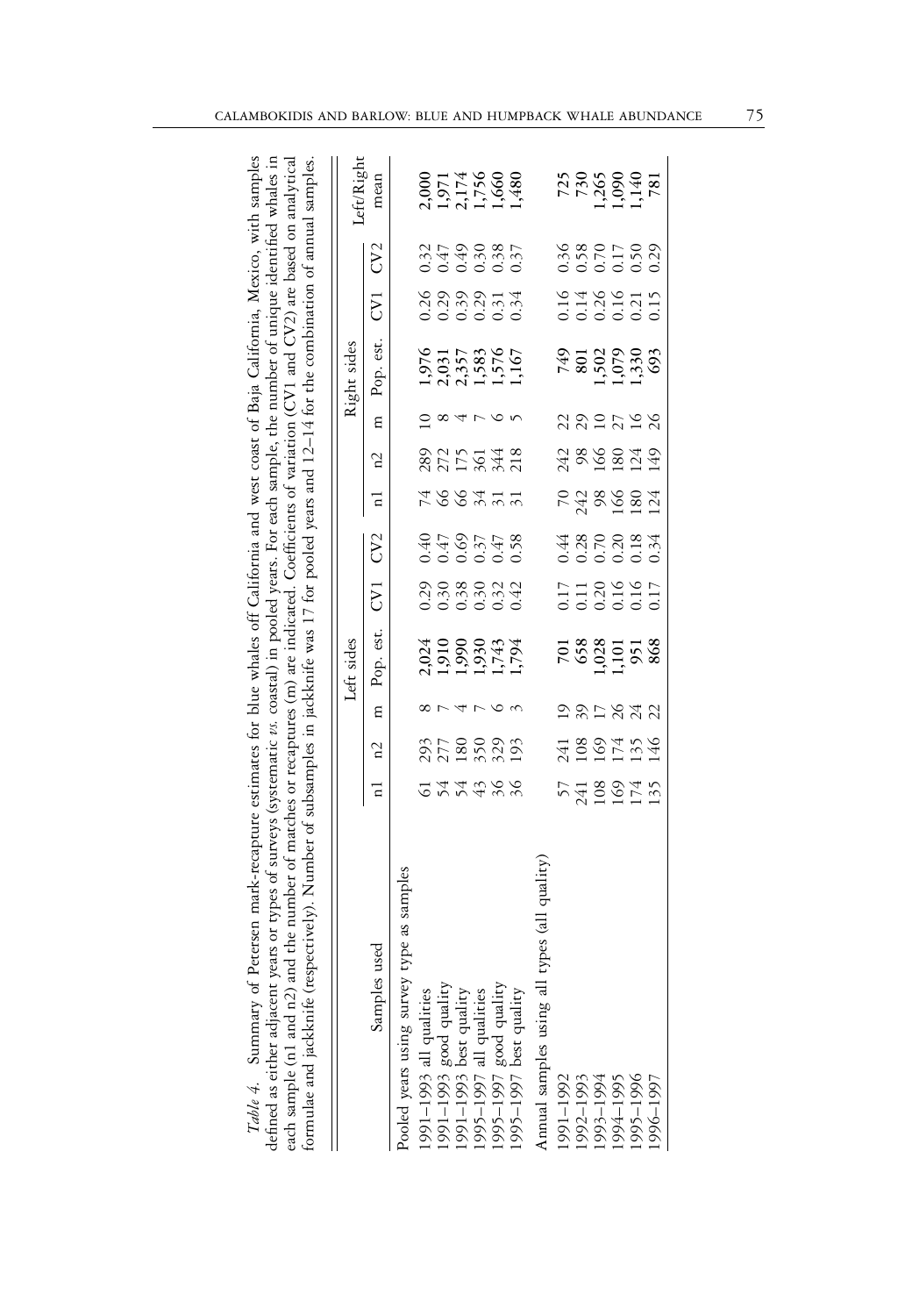Table 5. Model parameters and population estimates from Jolly-Seber mark-recapture method using California and west coast Baja blue whales for 1991–1997. Estimates based on either right or left side and using all suitable quality photographs. Parameters are as described by Seber (1982).

| Year             | IDs | Prev.<br>IDs | r        | $\boldsymbol{z}$ | Survival<br>rate | <b>Births</b> | Marked<br>available | Pop.<br>estimate | CV   |
|------------------|-----|--------------|----------|------------------|------------------|---------------|---------------------|------------------|------|
| Left sides only  |     |              |          |                  |                  |               |                     |                  |      |
| 1991             | 57  | $\theta$     | 30       | $\theta$         | 0.76             |               |                     |                  |      |
| 1992             | 241 | 19           | 108      | 11               | 0.97             | 192           | 43                  | 525              | 0.21 |
| 1993             | 108 | 39           | 39       | 80               | 0.81             | 297           | 257                 | 700              | 0.18 |
| 1994             | 169 | 51           | 53       | 68               | 0.81             | 361           | 265                 | 867              | 0.16 |
| 1995             | 174 | 50           | 47       | 71               | 0.92             | $-101$        | 309                 | 1060             | 0.17 |
| 1996             | 135 | 61           | 22       | 57               |                  |               | 398                 | 873              | 0.21 |
| 1997             | 146 | 79           | $\theta$ | $\theta$         |                  |               |                     |                  |      |
| Mean             | 147 | 43           | 43       | 41               | 085              | 187           | 227                 | 805              |      |
| SD               | 57  | 26           | 34       | 36               | 0.09             | 204           | 134                 | 202              |      |
| Right sides only |     |              |          |                  |                  |               |                     |                  |      |
| 1991             | 57  | $\theta$     | 31       | $\theta$         | 0.82             |               |                     |                  |      |
| 1992             | 241 | 19           | 103      | 12               | 1.14             | 272           | 47                  | 568              | 0.21 |
| 1993             | 98  | 32           | 29       | 83               | 0.67             | 289           | 306                 | 918              | 0.21 |
| 1994             | 166 | 45           | 54       | 67               | 0.99             | 355           | 248                 | 902              | 0.17 |
| 1995             | 180 | 52           | 39       | 69               | 0.65             | $-24$         | 364                 | 1244             | 0.19 |
| 1996             | 124 | 50           | 26       | 58               |                  |               | 319                 | 781              | 0.20 |
| 1997             | 149 | 84           | $\theta$ | $\boldsymbol{0}$ |                  |               |                     |                  |      |
| Mean             | 145 | 40           | 40       | 41               | 0.85             | 223           | 257                 | 883              |      |
| SD               | 60  | 27           | 32       | 36               | 0.21             | 169           | 124                 | 246              |      |

may violate this assumption a number of ways including geographic sampling bias, difference among individuals in how often they present portions of their body for photographing (i.e., flukes), and differences in the distinctiveness of their markings. The degree to which these and other factors contribute to these biases has been considered by several studies (Whitehead 1982, Hammond 1986, Calambokidis et al. 1990a, Friday et al. 2000). A potential cause of heterogeneity of capture probabilities apparent in our study was that created by geographic sampling bias. If the geographic coverage was not systematic or representative and individual whales did not mix randomly between samples, then some individuals would be more likely to be captured and recaptured than others, resulting in a downward bias to the estimate. This is apparent in the dramatically lower estimates of humpback whale abundance obtained in earlier more geographically limited samples from this population (Calambokidis et al. 1990a). The non-random mixing and clumped geographic distribution of many whales on their feeding grounds can make the magnitude of the bias due to heterogeneity of capture probabilities created by geographic sampling bias very large. This would have biased many past estimates of abundance in other studies based on capture-recapture of photographically identified whales because samples have often been obtained from limited geographic areas. While capture-recapture can prove to be an extremely valuable and accurate method to estimate cetacean abundance, limited and uneven geographic sampling can be a major bias causing serious underestimation. Estimates of humpback whales in the North Atlantic and North Pacific based on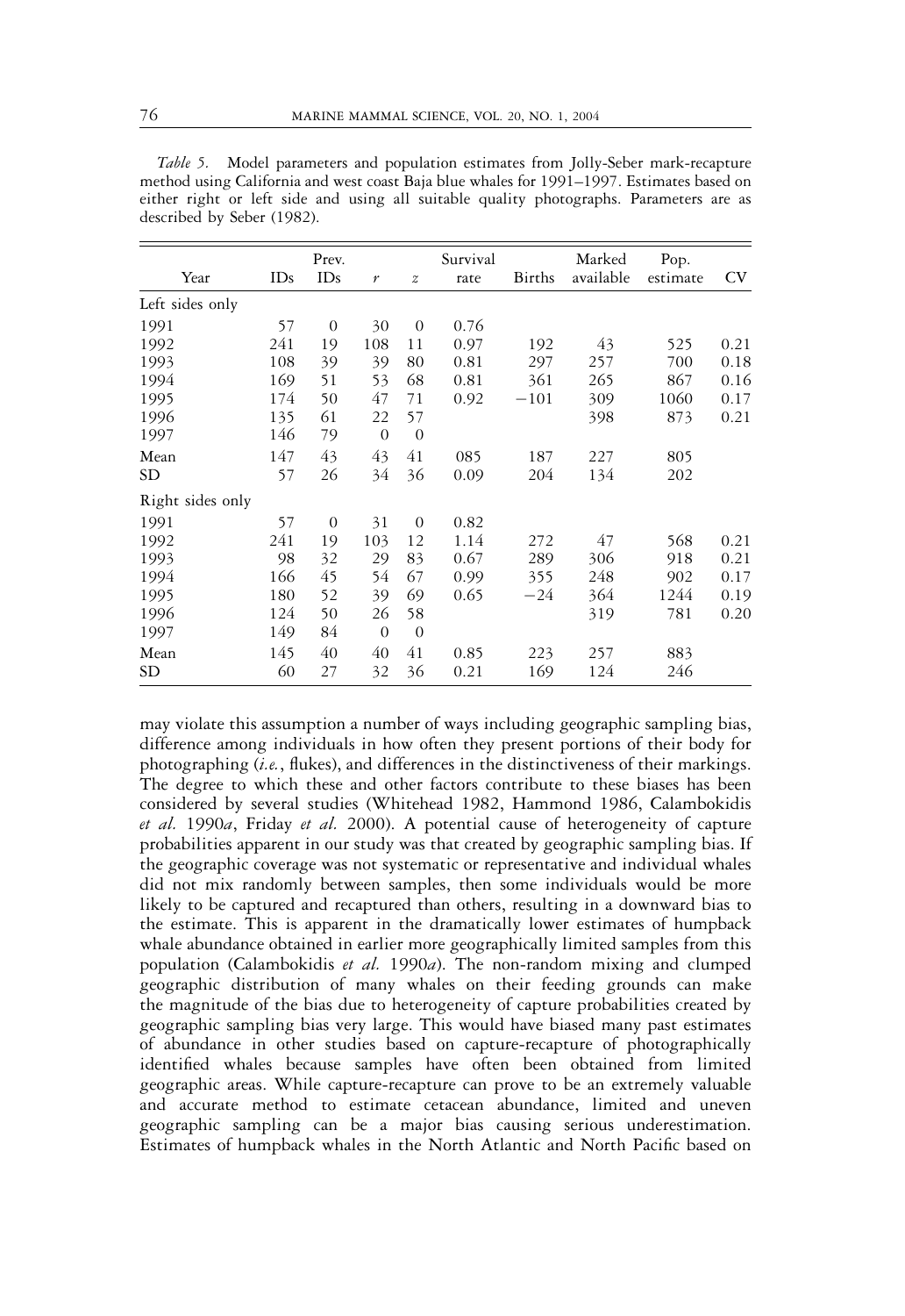

Figure 5. Best line-transect models (smoothed curves) fit to distributions of blue and humpback whale perpendicular distances (histograms), pooled over geographic regions and stratified by group size (ss).

broader more geographically representative samples have yielded higher estimates of abundance than previous estimates based on samples from more geographically limited coverage (Smith et al. 1999, Calambokidis et al. 1997).

The Petersen and Jolly-Seber models provided very similar estimates of abundance for humpback whales. Additionally, the Jolly-Seber model provided reasonable estimates of both survival and natality for humpback whales. Survival estimates across years were fairly consistent (0.92–0.98) and the average survival rate calculated (0.96)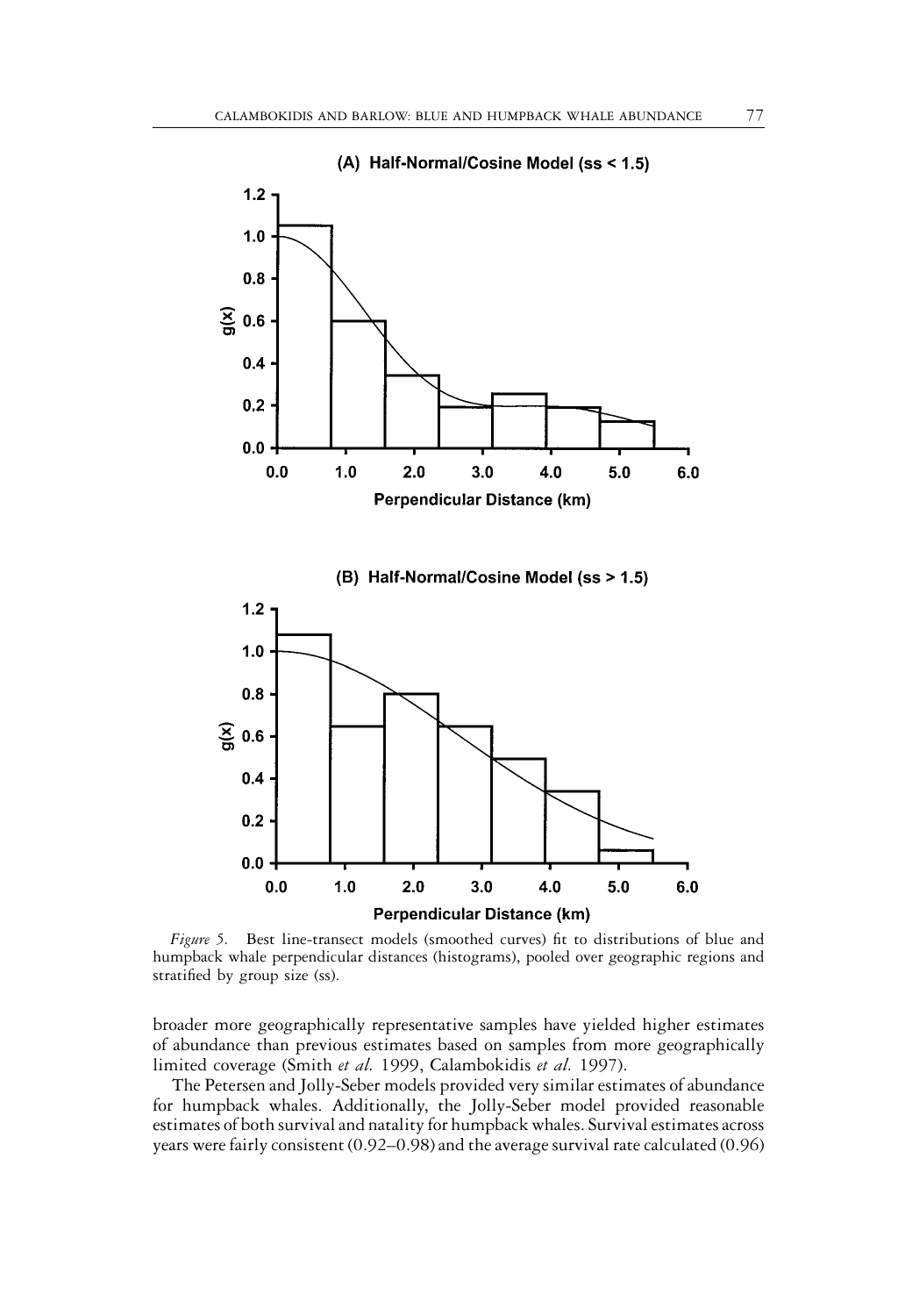Table 6. Humpback whale density (D) and abundance (N) in the eastern North Pacific based on line-transect surveys off California, Oregon, Washington, U.S. and, off Baja California, Mexico, stratified by geographic area and group size. Estimates were based on the number of identified humpback whale sightings (n1) plus a prorated number of unidentified whale sightings (n2). Expected group size, S, was based only on identified groups of humpback whales. Effective strip widths (ESW) were pooled over all geographic strata and both species. The probability of seeing a trackline group  $(g(0))$  was pooled over geographic and group size strata. Survey effort and areas of geographic strata are given in Table 1.

| Geographic               | Group       |                |     |      | <b>ESW</b>    |       | D           |          |          |
|--------------------------|-------------|----------------|-----|------|---------------|-------|-------------|----------|----------|
| strata                   | size strata | n1             | n2  | S    | $1/f(0)$ (km) | g(0)  | $(km^{-2})$ | N        | CV(N)    |
| CA Inshore               | <1.5        | 35             | 5.2 | 1.02 | 2.18          | 0.902 | 0.00113     | 297      | 0.34     |
|                          | >1.5        | 43             | 2.9 | 2.73 | 3.20          | 0.902 | 0.00236     | 617      | 0.27     |
|                          | Subtotal    | 78             | 8.0 |      |               |       | 0.00349     | 913      | 0.21     |
| CA Offshore              | <1.5        | $\Omega$       | 0.0 | 0.00 | 2.18          | 0.902 | 0.00000     | $\Omega$ | 0.38     |
|                          | >1.5        | 1              | 0.0 | 2.52 | 3.20          | 0.902 | 0.00002     | 14       | 0.37     |
|                          | Subtotal    | 1              | 0.0 |      |               |       | 0.00002     | 14       | 0.37     |
| OR/WA                    | <1.5        | $\overline{2}$ | 0.4 | 1.00 | 2.18          | 0.902 | 0.00014     | 45       | 0.72     |
|                          | >1.5        | 0              | 0.0 | 0.00 | 3.20          | 0.902 | 0.00000     | $\Omega$ | $\Omega$ |
|                          | Subtotal    | $\mathfrak{D}$ | 0.4 |      |               |       | 0.00014     | 45       | 0.72     |
| Baja                     | <1.5        | $\theta$       | 0.0 | 0.00 | 2.18          | 0.902 | 0.00000     | $\Omega$ |          |
|                          | >1.5        | $\Omega$       | 0.0 | 0.00 | 3.20          | 0.902 | 0.00000     | $\theta$ |          |
|                          | Subtotal    | $\theta$       | 0.0 |      |               |       | 0.00000     | $\Omega$ | 0.00     |
| Sum of geographic strata |             |                |     |      |               |       |             | 973      | 0.20     |

was virtually identical to the 0.95 estimated for Gulf of Maine humpback whales for 1976–1985 (Buckland 1990) or the 0.96 rate for 1979–91 (Barlow and Clapham 1997) and 0.95 rate for 1992–2000 (Clapham et al. 2003) for female non-calves in the Gulf of Maine. Annual natality/immigration rate estimates from the Jolly-Seber models for humpback whales were also fairly consistent (48–144 per year). This is higher than the 5% crude birth rate from visual observation of mothers and calves (Steiger and Calambokidis 2000), but this was known to be biased downward.

In contrast to humpback whales, the Jolly-Seber model results for blue whales did not yield realistic estimates of abundance or other demographic parameters. Not only were abundances underestimated compared to the Petersen estimates using the systematic identifications as one of the samples, but estimated survival rates  $(0.81-0.97)$  and births  $(-101-361)$  were highly variable year to year and did not yield realistic averages. These are likely the result of the problem of heterogeneity of capture probabilities due to geographic sampling bias (lack of coverage of the offshore component of the population).

# Line-transect Abundance Estimates

Our new line transect estimates for blue and humpback whales are greater than previous estimates for these species that were based, in part, on the same data (Barlow 1995, 1997). For blue whales, the increase was largely due to the addition of the Baja stratum (which was excluded in previous analyses) and due to the prorating of unidentified whales. For humpback whales, estimates increased over those presented by Barlow (1995), which included only 1991 survey results, but are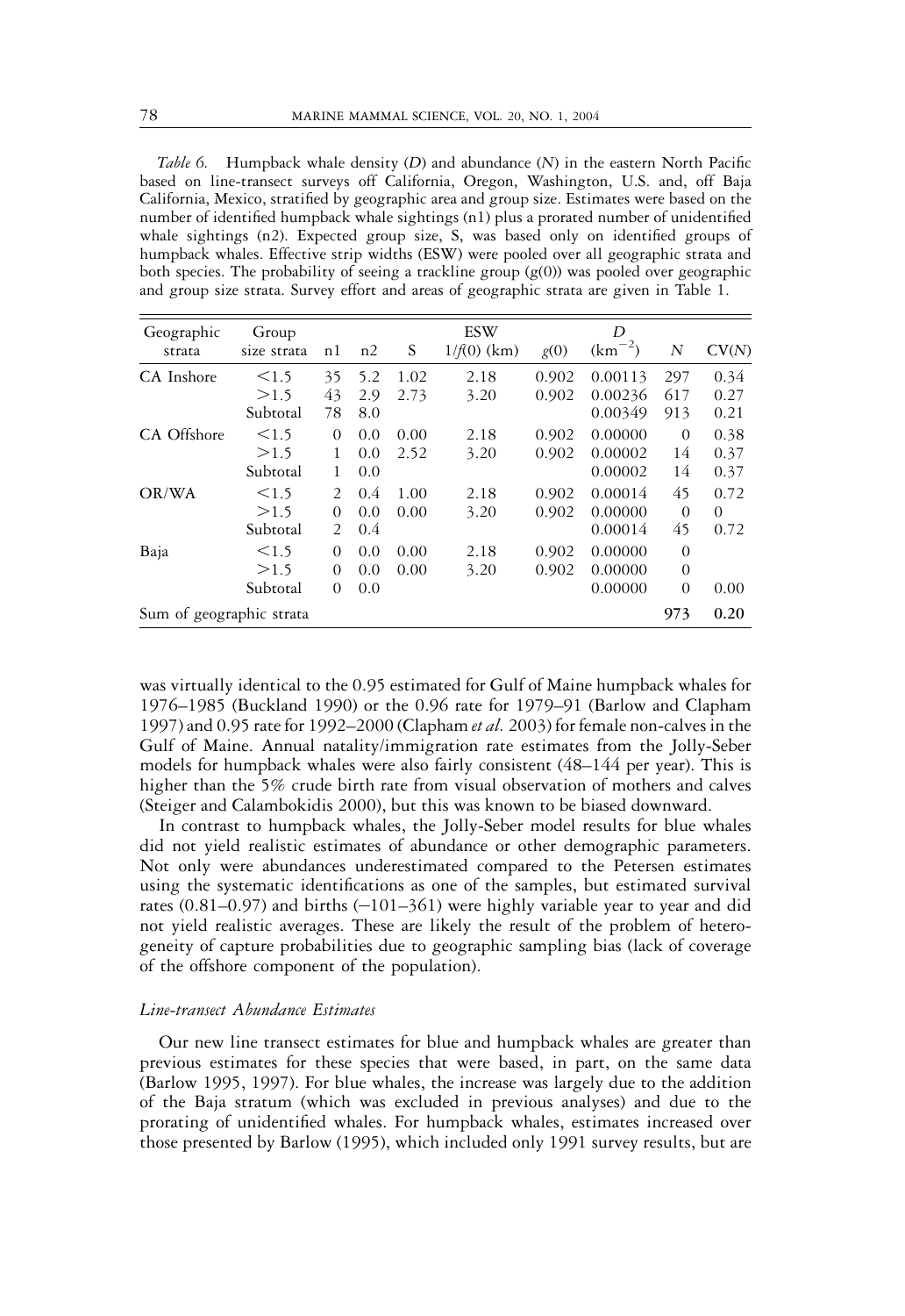roughly comparable to estimates presented by Barlow (1997), which included the 1996 surveys during which the encounter rate for humpback whales increased substantially.

Line-transect abundance estimates can be biased by failure to meet a variety of assumptions (Hammond and Laake 1983). The greatest likelihood for bias in the line-transect abundance estimates would be the exclusion of individuals in the populations that were outside the study area. As discussed above, this is more likely to be a problem for blue whales because they appear to begin their southward migration at an earlier date and because they may have non-migratory components to their population. Another bias will occur as some whales will be diving and will be missed by the primary observation team. Our estimation of  $g(0)$  compensates for missed whales if all whales are available to be seen at some point, but underestimates the fraction of whales missed if some never surface within visible range. Abundance estimates based on ''closing mode'' could be biased downwards if these off-effort segments occur in areas with higher than usual whale density or could be biased upwards if the vessel is drawn into areas of higher density. Passing mode estimates may be biased downward because some individuals in a group are not seen and not counted. Every effort was made to measure bearing angles and sighting distances accurately to avoid biases associated with errors in these measurements.

# Abundance Comparisons

Among the estimates we generate from the two separate survey methodologies, we can identify those that most accurately estimate the abundance for each species. For humpback whales, our best estimates of abundance are the paired between-year Petersen estimates (Table 2); these estimates are more precise than the paired systematic/coastal estimates and do not show bias due to geographic heterogeneity. The average abundance of humpback in 1991–1997 would therefore be the average of the six year-pairs, or  $687$  (CV = 0.05). This estimate is within the normal 95% confidence interval of, and is not significantly different from, our line-transect estimate of humpback whale abundance (973,  $CV = 0.20$ ). The capture-recapture estimate is considerably more precise than the line-transect estimate for humpback whales. For blue whales, our best estimates are from the line-transect surveys (Table 7); these estimates are more precise than those from capture-recapture and do not have potential biases caused by the offshore component of the population. For all regions the total abundance of blue whales from the line transects was 2,997  $(CV = 0.14)$ .

The relative merits of the two different survey methods are exemplified by the two species we examined. Humpback whales had a distribution that was highly clumped near the edge of the continental shelf and relatively accessible from shorebased small boats. This resulted in small-boat based photographic identification conducted broadly along the coast, successfully providing unbiased samples of these animals while they were on their feeding areas. The proportion of the humpback whale population sampled was very high, generally, close to 50% in each sample period, resulting in high capture probabilities which improved the accuracy of the mark-recapture abundance estimates and allowed the Jolly-Seber models to provide realistic estimates of survival and natality. Line-transect surveys covering a broad habitat area, however, had difficulty obtaining a suitable sample to estimate density, and density estimates were highly variable due to the clumped distribution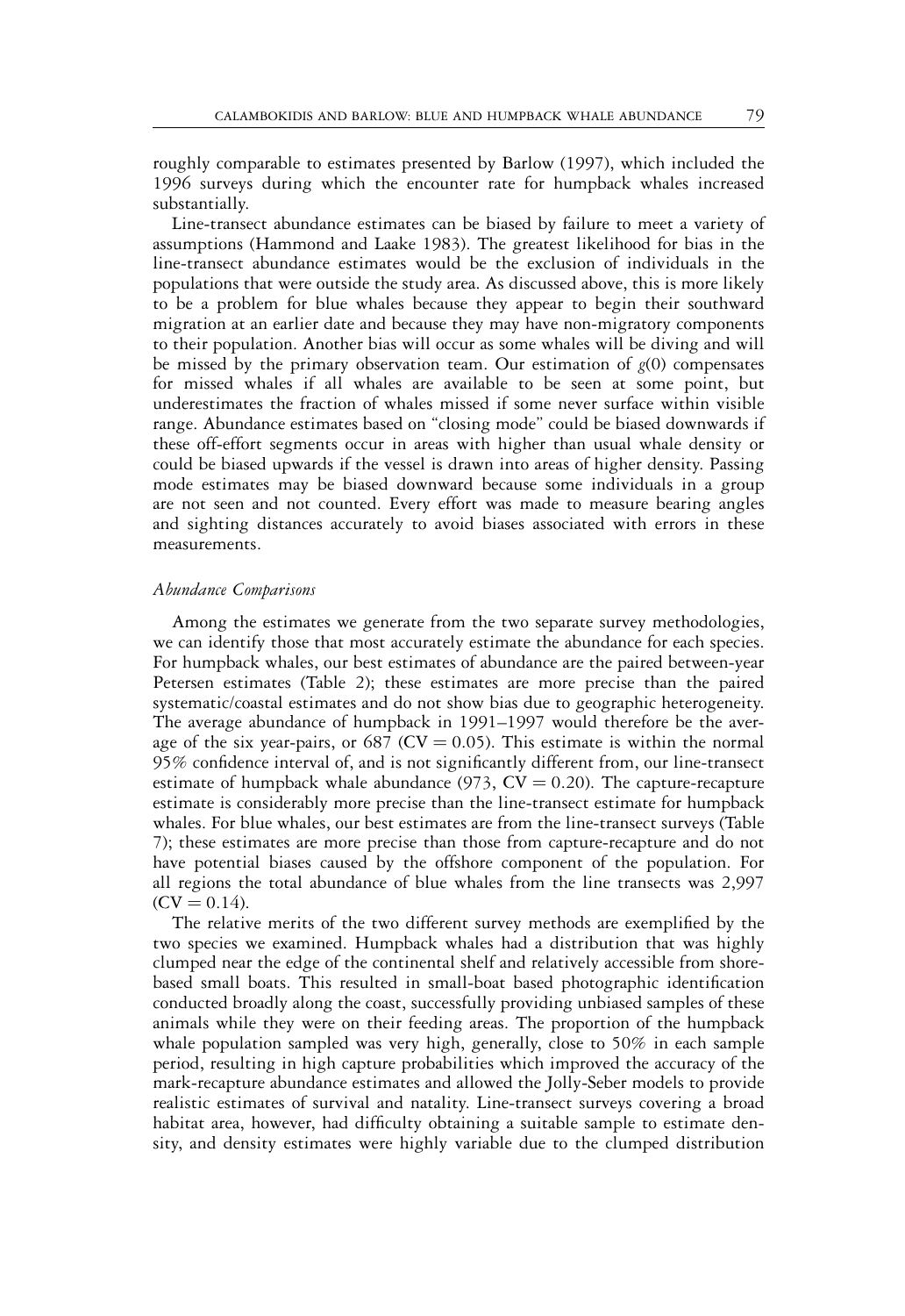Table 7. Blue whale density  $(D)$  and abundance  $(N)$  in the eastern North Pacific based on line-transect surveys off California, Oregon, Washington, U.S., and off Baja California, Mexico, stratified by geographic area and group size. Estimates were based on the number of identified blue whale sightings (n1) plus a prorated number of unidentified whale sightings (n2). Expected group size, S, was based only on identified groups of blue whales. Effective strip widths (ESW) were pooled over all geographic strata. The probability of seeing a trackline group (g(0)) was pooled over geographic and group size strata. Survey effort and areas of geographic strata are given in Table 1.

| Geographic<br>strata     | Group<br>size strata | n1       | n2            | S        | <b>ESW</b><br>$1/f(0)$ (km) | g(0)  | D<br>$(km^{-2})$ | N        | CV(N) |
|--------------------------|----------------------|----------|---------------|----------|-----------------------------|-------|------------------|----------|-------|
|                          |                      |          |               |          |                             |       |                  |          |       |
| CA Inshore               | <1.5                 | 54       | 24.0          | 1.04     | 2.18                        | 0.902 | 0.00224          | 587      | 0.18  |
|                          | >1.5                 | 55       |               | 9.4 2.23 | 3.20                        | 0.902 | 0.00270          | 707      | 0.19  |
|                          | Subtotal             | 109      | 33.4          |          |                             |       | 0.00494          | 1,294    | 0.13  |
| CA Offshore              | <1.5                 | 22       | 11.1          | 1.01     | 2.18                        | 0.902 | 0.00048          | 266      | 0.38  |
|                          | >1.5                 | 33       | 4.9           | 2.05     | 3.20                        | 0.902 | 0.00076          | 421      | 0.37  |
|                          | Subtotal             | 55       | 16.0          |          |                             |       | 0.00123          | 687      | 0.27  |
| OR/WA                    | <1.5                 | $\theta$ | $0.0^{\circ}$ | 0.00     | 2.18                        | 0.902 | 0.00000          | $\Omega$ |       |
|                          | >1.5                 | $\Omega$ | 0.0           | 0.00     | 3.20                        | 0.902 | 0.00000          | $\Omega$ |       |
|                          | Subtotal             | $\Omega$ | 0.0           |          |                             |       | 0.00000          | $\Omega$ |       |
| Baja                     | <1.5                 | 16       | 6.3           | 1.01     | 2.18                        | 0.902 | 0.00076          | 726      | 0.42  |
|                          | >1.5                 | 5        |               | 1.4 2.03 | 3.20                        | 0.902 | 0.00030          | 286      | 0.43  |
|                          | Subtotal             | 21       | 7.7           |          |                             |       | 0.00106          | 1,012    | 0.33  |
| Sum of geographic strata |                      |          |               |          |                             |       |                  | 2,994    | 0.14  |

of whales. Blue whales were distributed over a broader offshore region, making the offshore component of the population harder to sample for photographic identification from small boats. The lack of either random mixing or complete separation between offshore and inshore components of the population made it difficult to obtain an unbiased photographic identification sample using shorebased small-boat surveys. Additionally, the proportion of the population sampled with blue whales was much lower than for humpback whales resulting in lower recapture probabilities. Line-transect methods using a larger ship, however, were able to obtain adequate samples to accurately estimate density and abundance. Accurate capture-recapture estimates with photographically identified blue whales were obtained only when the larger coastal samples were paired with identifications obtained during the systematic line-transect surveys.

Use of two methods to estimate abundance has a number of advantages. It has allowed us to evaluate the relative merits and limitations of the two methods and to select the estimates most suitable to the distribution of that species. Agreement and disagreement between the different estimates allowed better determination of their accuracy and potential biases. Additionally, the two methods measure slightly different things. The line transect method provided estimates of the density and abundance of animals present at a given moment in time within a prescribed area. Capture-recapture estimates provide an estimate of the overall population of animals whether or not they are all present within the study area at a particular moment in time. Agreement between the estimates obtained by these two methods can therefore be used to evaluate what portion of the population was present in a given area. The higher estimates of blue whale abundance from line-transect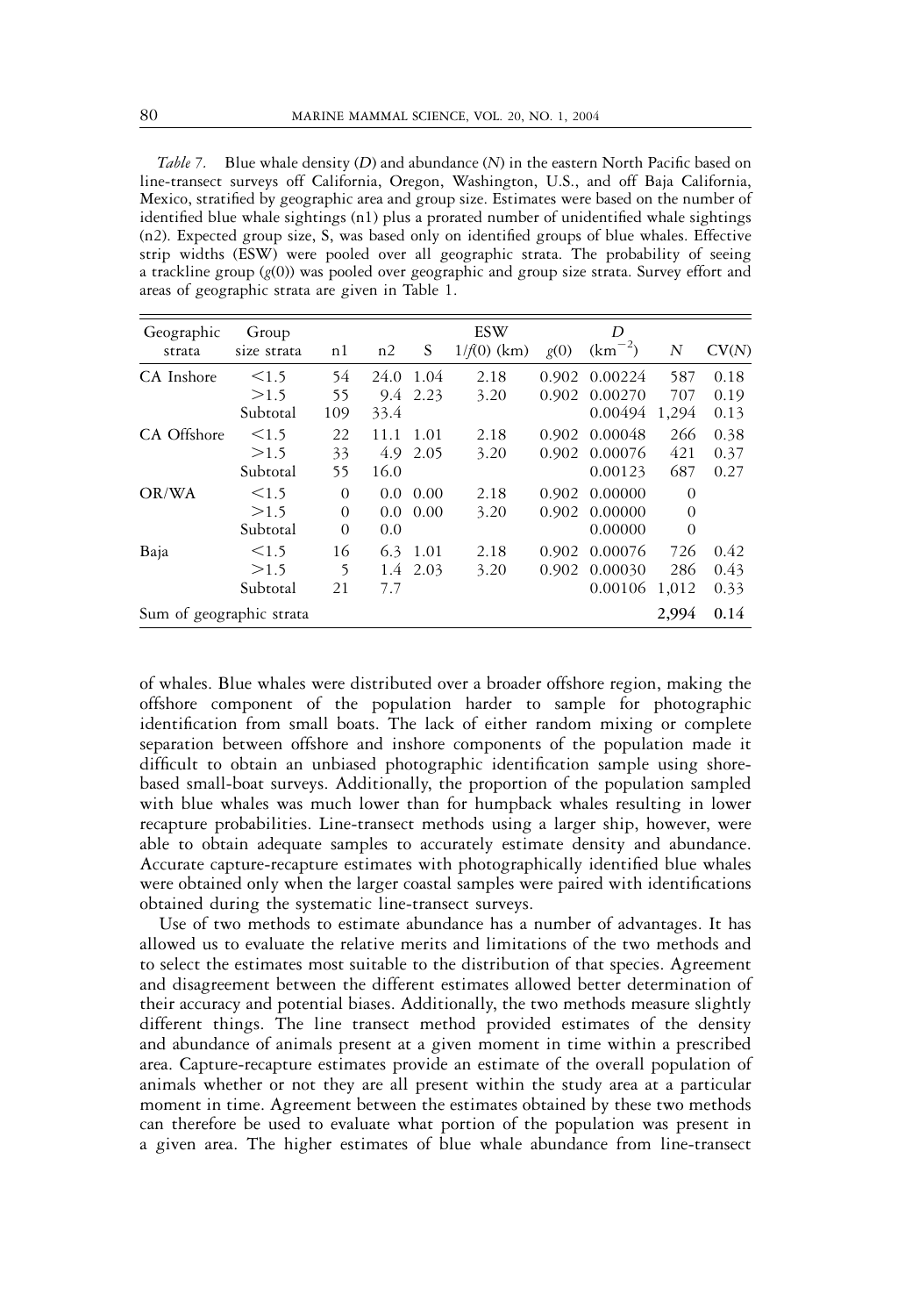surveys suggest all or at least most of the blue whales in this population were present in the Mexico to California region during the summer/fall surveys. The higher line-transect estimates could be the result of a consistent portion of the population tending to stay in Mexican waters where there was line-transect survey effort but no photographic identification effort.

# Implications of New Abundance Estimates

The overall abundance of humpback and blue whales we determined is considerably higher than other postwhaling estimates, but may still be below prewhaling levels. Sighting rates of both humpback and blue whales off California increased from 1979/1980 to 1991 (Barlow 1994). Our data show a clear increasing trend for humpback whales from 1991 to 1997. Despite the increasing abundance estimates for humpback whales we report here, it is clear these populations remain below prewhaling levels. Takes of humpback whales from three whaling stations from northern California to southern Washington from 1919 to 1926 alone totaled 2,473 indicating that the preexploitation stock was considerably larger than our estimates (Clapham *et al.* 1997). Humpback whales also feed extensively in other areas of the North Pacific including off British Columbia, in Alaskan waters, and in the western North Pacific (Calambokidis et al. 2001) with a total abundance of 6,000–8,000 estimated for the early 1990s (Calambokidis et al. 1997). The estimates we report, supported by two types of survey methods, confirm that the number of humpback and blue whales inhabiting the waters off the west coast of the U.S. and Mexico are larger than previously documented since commercial whaling. This area represents an important feeding ground for the overall North Pacific populations of both species.

#### **ACKNOWLEDGMENTS**

This study was primarily funded by Southwest Fisheries Science Center. Additional support for the photo-identification research came from the National Marine Sanctuary Program, the ATOC Marine Mammal Research Program (funded through the University of California Santa Cruz by the Office of Naval Research and the Strategic Environmental Assessment Program), and several private donors. Jim Cubbage, Gretchen Steiger, Ken Balcomb, and Prentice Bloedel were involved in the initiation of the photo-identification research. Joseph Evenson, Kristin Rasmussen, Lisa Schlender, Todd Chandler, Gretchen Steiger, and Jen Quan had major roles in the field work and the matching and cataloging processes. We thank the other research assistants and interns who helped with this research in many ways. Collaborators who provided data included Nancy Black, Tom Kieckhefer, Eric Martin, and observers on SWFSC cruises. Gretchen Steiger, Megan Ferguson, and two anonymous reviewers made valuable suggestions on earlier drafts of the manuscript. The SWFSC marine mammal observers were W. Armstrong, L. Baraff, S. Benson, J. Cotton, D. Everhardt, G. Friedrichsen, D. Kinzey, H. Lira, M. Lycan, R. Mellon, S. Miller, L. Mitchell, L. Morse, S. Norman, P. Olson, S. Perry, J. Peterson, R. Pitman, T. Pusser, J. Quan, C. Speck, K. Raum-Suryan, J. Rivers, R. Rowlette, J. C. Salinas, B. Smith, and C. Stinchcomb. SWFSC cruise leaders were J. Carretta, K. Forney, T. Gerrodette, P. S. Hill, M. Lowry, K. Mangels, B. Taylor, and P. Wade. SWFSC survey coordinators were P. S. Hill, K. Mangels, and A. VonSaunder. T. Gerrodette was the Chief Scientist of the 1993 SWFSC survey. We are grateful to these people and organizations and to the officers and crew of the NOAA research vessels.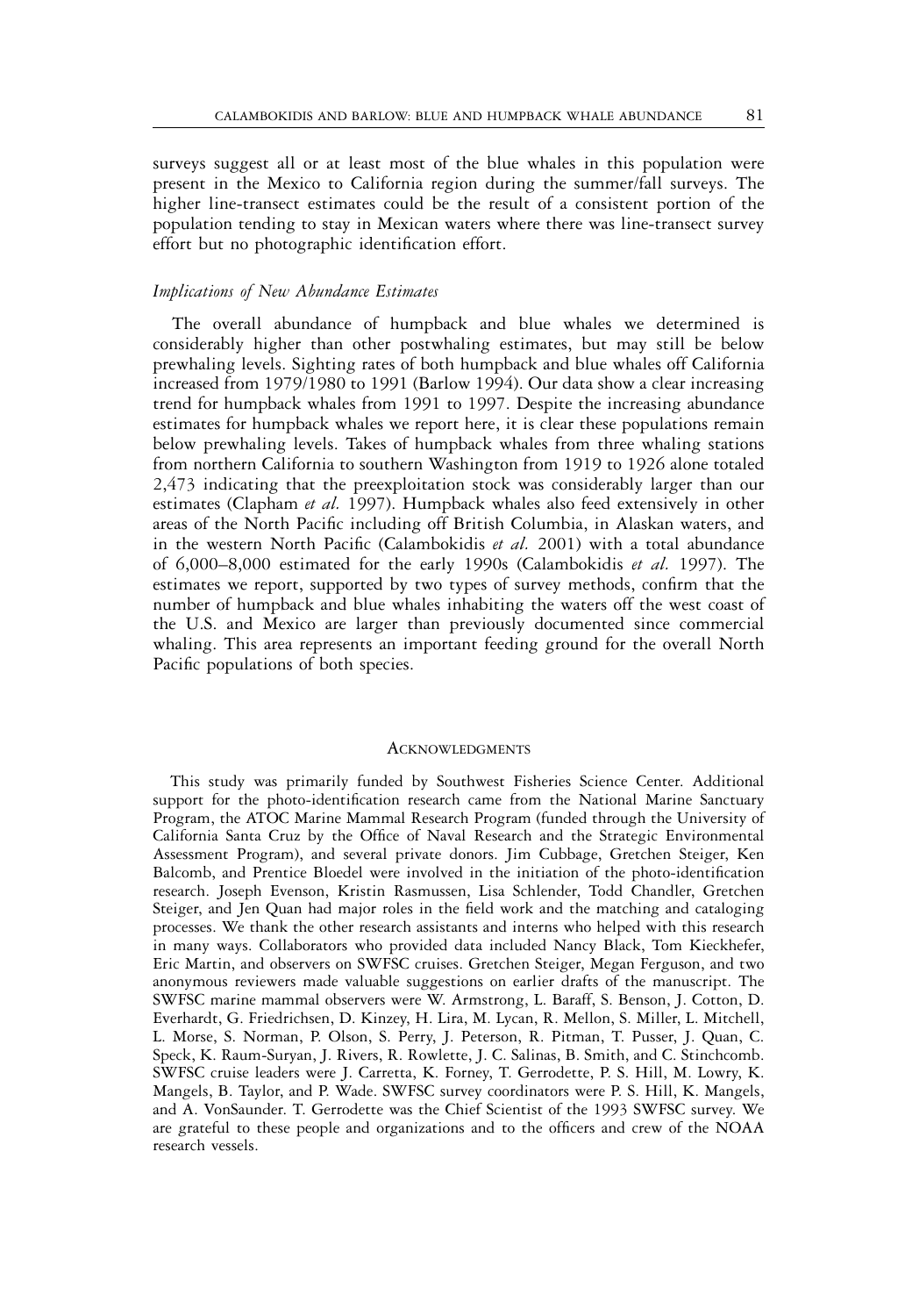## LITERATURE CITED

- BAKER, C. S., AND L. M. HERMAN. 1987. Alternative population estimates of humpback whales (Megaptera novaeangliae) in Hawaiian waters. Canadian Journal of Zoology 65:2818–2821.
- BAKER, C. S., S. R. PALUMBI, R. H. LAMBERTSON, M. T. WEINRICH, J. CALAMBOKIDIS AND S. J. O'BRIEN. 1990. Influence of seasonal migration on geographic distribution of mitochondrial DNA haplotypes in humpback whales. Nature (London) 344:238–240.
- BAKER, C. S., R. B. SLADE, J. L. BANNISTER, R. B. ABERNETHY, M. T. WEINRICH, J. LIEN, J. URBÁN-R., P. CORKERON, J. CALAMBOKIDIS, O. VASQUEZ AND S. R. PALUMBI. 1994. Hierarchical structure of mitochondrial DNA gene flow among humpback whales, world-wide. Molecular Ecology 3:313–327.
- BARLOW, J. 1994. Abundance of large whales in California coastal waters: A comparison of ship surveys in 1979/80 and in 1991. Report of the International Whaling Commission 44:399–406.
- BARLOW, J. 1995. The abundance of cetaceans in California waters. Part I: Ship surveys in summer and fall of 1991. Fishery Bulletin, U.S. 93:1–14.
- BARLOW, J. 1997. Preliminary estimates of cetacean abundance off California, Oregon, and Washington based on a 1996 ship survey and comparison of passing and closing modes. Southwest Fisheries Science Center Administrative Report LJ-97-11 (unpublished). 25 pp. Available from SWFSC, P. O. Box 271, La Jolla, CA 92038.
- BARLOW, J., AND P. J. CLAPHAM. 1997. A new birth-interval approach to estimating demographic parameters of humpback whales. Ecology 78:535–546.
- BARLOW, J., AND T. GERRODETTE. 1996. Abundance of cetaceans in California waters based on 1991 and 1993 ship surveys. U.S. Department of Commerce, NOAA Technical Memorandum NOAA-TM-NMFS-SWFSC-233. Available from National Technical Information Service, 5285 Port Royal Road, Springfield, VA 22167.
- BUCKLAND, S. T. 1987. Estimation of minke whale numbers from the 1984/85 IWC/ IDCR Antarctic sighting data. Report of the International Whaling Commission 37: 263–268.
- BUCKLAND, S. T. 1990. Estimation of survival rates from sightings of individually identifiable whales. Report of the International Whaling Commission (Special Issue 12):149–153.
- BUCKLAND, S. T., K. L. CATTANACH AND T. GUNNLAUGSSON. 1992. Fin whale abundance in the North Atlantic, estimated from Icelandic and Faroese NASS-97 and NASS-89 data. Report of the International Whaling Commission 42:645–651.
- BUCKLAND, S. T., D. R. ANDERSON, K. P. BURNHAM, J. L. LAAKE, D. L. BORCHERS AND L. THOMAS. 2001. Introduction to distance sampling. Oxford University Press, Oxford.
- CALAMBOKIDIS, J., J. C. CUBBAGE, G. H. STEIGER, K. C. BALCOMB AND P. BLOEDEL. 1990a. Population estimates of humpback whales in the Gulf of the Farallones, California. Report of the International Whaling Commission (Special Issue 12):325–333.
- CALAMBOKIDIS, J., G. H. STEIGER, J. C. CUBBAGE, K. C. BALCOMB, C. EWALD, S. KRUSE, R. WELLS AND R. SEARS. 1990b. Sightings and movements of blue whales off central California 1986–88 from photo-identification of individuals. Report of the International Whaling Commission (Special Issue 12):343–348.
- CALAMBOKIDIS, J., G. H. STEIGER, J. R. EVENSON, K. R. FLYNN, K. C. BALCOMB, D. E. CLARIDGE, P. BLOEDEL, J. M. STRALEY, C. S. BAKER, O. VON ZIEGESAR, M. E. DAHLHEIM, J. M. WAITE, J. D. DARLING, G. ELLIS AND G. A. GREEN. 1996. Interchange and isolation of humpback whales off California and other North Pacific feeding grounds. Marine Mammal Science 12:215–226.
- CALAMBOKIDIS, J., G. H. STEIGER, J. M. STRALEY, T. J. QUINN II, L. M. HERMAN, S. CERCHIO, D. R. SALDEN, M. YAMAGUCHI, F. SATO, J. URBÁN R., J. JACOBSEN, O. VON ZIEGESAR, K. C. BALCOMB, C. M. GABRIELE, M. E. DAHLHEIM, M. HIGASHI, S. UCHIDA, J. K. B. FORD, Y. MIYAMURA, P. LADRÓN DE GUEVARA P., S. A. MIZROCH, L. SCHLENDER AND K. RASMUSSEN. 1997. Abundance and population structure of humpback whales in the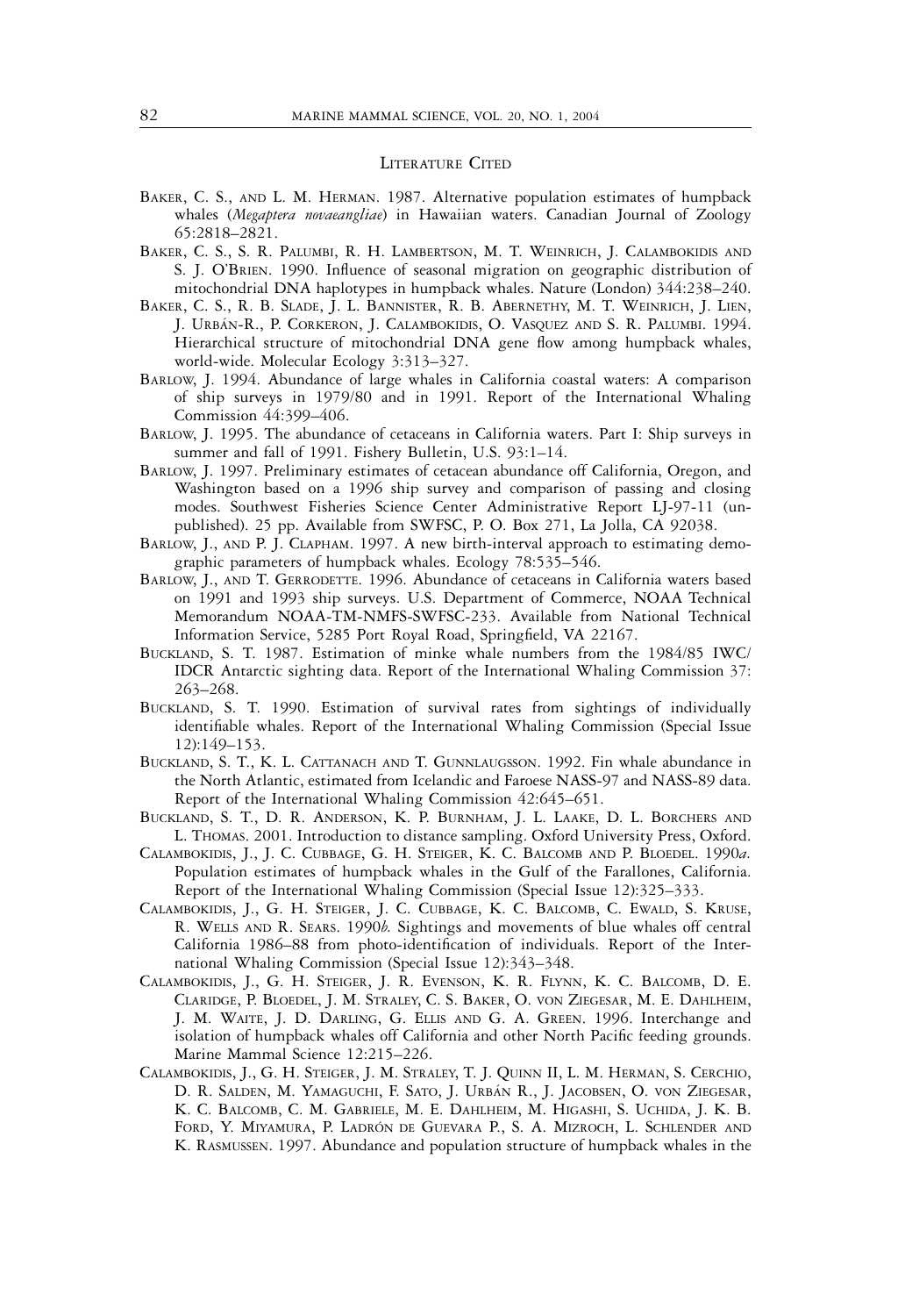North Pacific Basin. Report to Southwest Fisheries Science Center, National Marine Fisheries Service, La Jolla, California. (unpublished). 71 pp. Available from Cascadia Research, 2181/2 W 4<sup>th</sup> Ave., Olympia, WA 98501 or at http://www.cascadiaresearch. org.

- CALAMBOKIDIS, J., G. H. STEIGER, K. RASMUSSEN, J. URBÁN R., K. C. BALCOMB, P. LADRÓN DE GUEVARA P., M. SALINAS Z., J. K. JACOBSEN, C. S. BAKER, L. M. HERMAN, S. CERCHIO AND J. D. DARLING. 2000. Migratory destinations of humpback whales that feed off California, Oregon and Washington. Marine Ecology Progress Series 192:295–304.
- CALAMBOKIDIS, J., G. H. STEIGER, J. M. STRALEY, L. M. HERMAN, S. CERCHIO, D. R. SALDEN, J. URBÁN R., J. K. JACOBSEN, O. VON ZIEGESAR, K. C. BALCOMB, C. M. GARBRIELE, M. E. DAHLHEIM, S. UCHIDA, G. ELLIS, Y. MIYAMURA, P. LADRÓN DE GUEVARA P., M. YAMAGUCHI, F. SATO, S. A. MIZROCH, L. SCHLENDER, K. RASMUSSEN, J. BARLOW AND T. J. QUINN II. 2001. Movements and population structure of humpback whales in the North Pacific. Marine Mammal Science 17:769–794.
- CERCHIO, S. 1998. Estimates of humpback whale abundance off Kauai, 1989 to 1993: Evaluating biases associated with sampling the Hawaiian Islands breeding assemblage. Marine Ecology Progress Series 175:23–34.
- CLAPHAM, P. J., S. LEATHERWOOD, I. SZCZEPANIAK AND R. L. BROWNELL, JR. 1997. Catches of humpback and other whales from shore stations at Moss Landing and Trinidad, California, 1919–1926. Marine Mammal Science 13:368–394.
- CLAPHAM, P. J., J. BARLOW, M. BESSINGER, T. COLE, D. MATTILA, R. PACE, D. PALKA, J. ROBBINS AND R. SETON. 2003. Abundance and demographic parameters of humpback whales from the Gulf of Maine, and stock definition relative to the Scotian Shelf. Journal of Cetacean Research and Management 5:13–22.
- DARLING, J. D., AND C. M. JURASZ. 1983. Migratory destinations of North Pacific humpback whales (Megaptera novaeangliae). Pages 359–368 in R. Payne, ed. Communication and behavior of whales. Westview Press, Boulder, CO.
- DARLING, J. D., AND H. MOROWITZ. 1986. Census of "Hawaiian" humpback whales (Megaptera novaeangliae) by individual identification. Canadian Journal of Zoology 64: 105–111.
- EFRON, B. 1982. The jackknife, the bootstrap and other resampling plans. CBMS Regional Conference Series in Applied Mathematics 38, Society for Industrial and Applied Mathematics, Philadelphia, PA.
- FORNEY, K. A., AND J. BARLOW. 1998. Seasonal patterns in the abundance and distribution of California cetaceans, 1991–1992. Marine Mammal Science 14:460–489.
- FRIDAY, N., T. D. SMITH, P. T. STEVICK AND J. ALLEN. 2000. Measurement of photographic quality and individual distinctiveness for the photographic identification of humpback whales, Megaptera novaeangliae. Marine Mammal Science 16:355-174.
- GAMBELL, R. 1976. World whale stocks. Mammal Review 6:41–53.
- GARNER, G. W., S. C. AMSTRUP, J. L. LAAKE, B. F. J. MANLY, L. L. MCDONALD AND D. G. ROBERTSON, EDS. 1999. Marine mammal survey and assessment methods. A. A. Balkema, Rotterdam, Brookfield.
- HAMMOND, P. S. 1986. Estimating the size of naturally marked whale populations using capture-recapture techniques. Report of the International Whaling Commission (Special Issue 8):252–282.
- HAMMOND, P. S. 1990. Heterogeneity in the Gulf of Maine? Estimating humpback whale populations size when capture probabilities are not equal. Report of the International Whaling Commission (Special Issue 12):135–139.
- HAMMOND, P. S., AND J. L. LAAKE. 1983. Trends in estimates of abundance of dolphins (Stenella spp. and Delphinus delphis) involved in the purse seine fishery for tunas in the eastern tropical Pacific Ocean, 1977–81. Report of the International Whaling Commission 33:565–588.
- HILL, P. S., AND J. BARLOW. 1992. Report of a marine mammal survey of the California coast aboard the research vessel McArthur-28 July-5 November 1991. NOAA Technical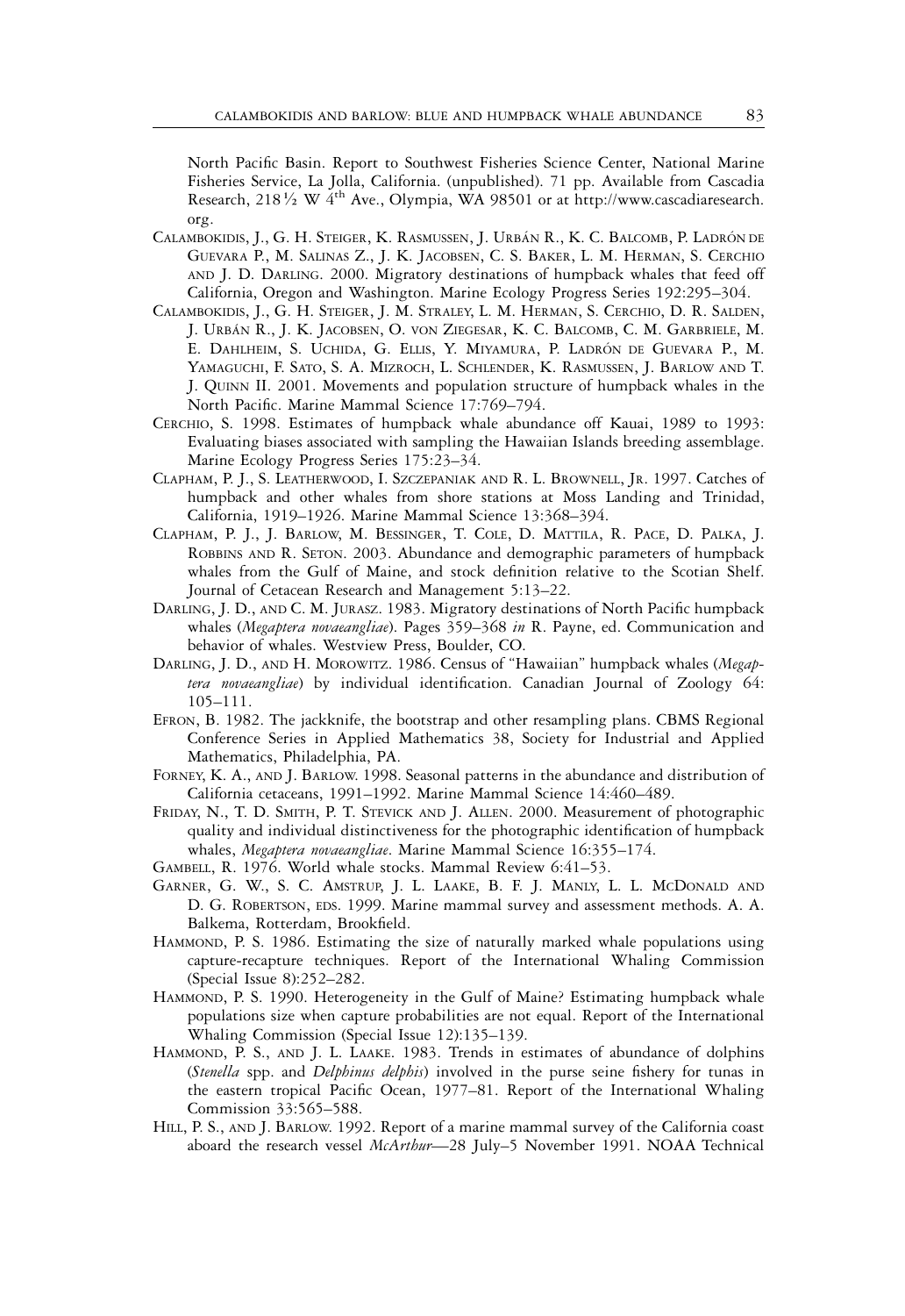Memorandum NOAA-TM-NMFS-SWFSC-169. Available from National Technical Information Service, 5285 Port Royal Road, Springfield, VA 22167. 103 pp.

- KATONA, S. K., AND J. A. BEARD. 1990. Population size, migrations and feeding aggregations of the humpback whale (Megaptera novaeangliae) in the western North Atlantic Ocean. Report of the International Whaling Commission (Special Issue 12):295–305.
- KATONA, S., B. BAXTER, O. BRAZIER, S. KRAUS, J. PERKINS AND H. WHITEHEAD. 1979. Identification of humpback whales by fluke photographs. Pages 33–44 in H. E. Winn and B. L. Olla, eds. Behavior of marine animals. Volume 3. Cetaceans. Plenum Press, New York, NY.
- KISHIRO, T., H. KATO, T. MIYASHITA, I. ISHII, T. NAKAJIMA AND E. SHINOHARA. 1997. Abundance of Bryde's whales off Kochi, estimated from the 1994/95 and 1995/ 96 sighting surveys. Report of the International Whaling Commission 47: 575–581.
- LAAKE, J. L., S. T. BUCKLAND, D. R. ANDERSON AND K. P. BURNHAM. 1994. DISTANCE user's guide version 2.1. Colorado Cooperative Fish and Wildlife Research Unit, Colorado State University, Fort Collins, CO 80523. 84 pp.
- MANGELS, K. F., AND T. GERRODETTE. 1994. Report of cetacean sightings during a marine mammal survey in the eastern Pacific Ocean and the Gulf of California aboard the NOAA ships McArthur and David Starr Jordan July 28–November 6, 1993. U.S. Department of Commerce, NOAA Technical Memorandum NOAA-TM-NMFS-SWFSC-211. 49 pp. Available from National Technical Information Service, 5285 Port Royal Road, Springfield, VA 22167.
- MATE, B. R., B. A. LAGERQUIST AND J. CALAMBOKIDIS. 1999. Movements of North Pacific blue whales during the feeding season off southern California and their southern fall migration. Marine Mammal Science 15:1246–1257.
- REILLY, S. B., AND V. G. THAYER. 1990. Blue whale (Balaenoptera musculus) distribution in the eastern tropical Pacific. Marine Mammal Science 6:265–277.
- RICE, D. W. 1978. The humpback whale in the North Pacific: Distribution, exploitation, and numbers. Pages 29–44 in K. S. Norris and R. R. Reeves, eds. Report on a workshop on problems related to humpback whales (Megaptera novaeangliae) in Hawaii. Final report to the U.S. Marine Mammal Commission, National Technical Information Service PB-280794. Available from National Technical Information Service, 5285 Port Royal Road, Springfield, VA 22167. 90 pp.
- SEARS, R., 1987. The photographic identification of individual blue whales Balaenoptera musculus in the Sea of Cortez. Cetus 7(1):14-17.
- SEARS, R., J. M. WILLIAMSON, F. W. WENZEL, M. BÉRUBÉ, D. GENDRON AND P. JONES. 1990. Photographic identification of the blue whale (Balaenoptera musculus) in the Gulf of the St. Lawrence, Canada. Report of the International Whaling Commission (Special Issue 12):335–342.
- SEBER, G. A. F. 1982. The estimation of animal abundance and related parameters. Second edition, Griffin, London.
- SMITH, T. D., J. ALLEN, P. J. CLAPHAM, P. S. HAMMOND, S. KATONA, F. LARSEN, J. LIEN, D. MATTILA, P. J. PALSBOLL, J. SIGURJÓNSSON, P. T. STEVICK AND N. OIEN. 1999. An ocean-wide mark-recapture study of the North Atlantic humpback whale (Megaptera novaeangliae). Marine Mammal Science 15:1–32.
- STAFFORD, K. M., AND C. G. FOX. 1996. Occurrence of blue and fin whale calls in the north Pacific as monitored by the U.S. Navy SOSUS arrays. Journal of the Acoustical Society of America 100:2611A.
- STAFFORD, K. M., S. L. NIEUKIRK AND C. G. FOX. 1999. An acoustic link between blue whales in the eastern tropical Pacific and the northeast Pacific. Marine Mammal Science 15: 1258–1268.
- STAFFORD, K. M., S. L. NIEUKIRK AND C. G. FOX. 2001. Geographical and seasonal variation of blue whale calls in the North Pacific. Journal of Cetacean Research and Management 3:65–76.